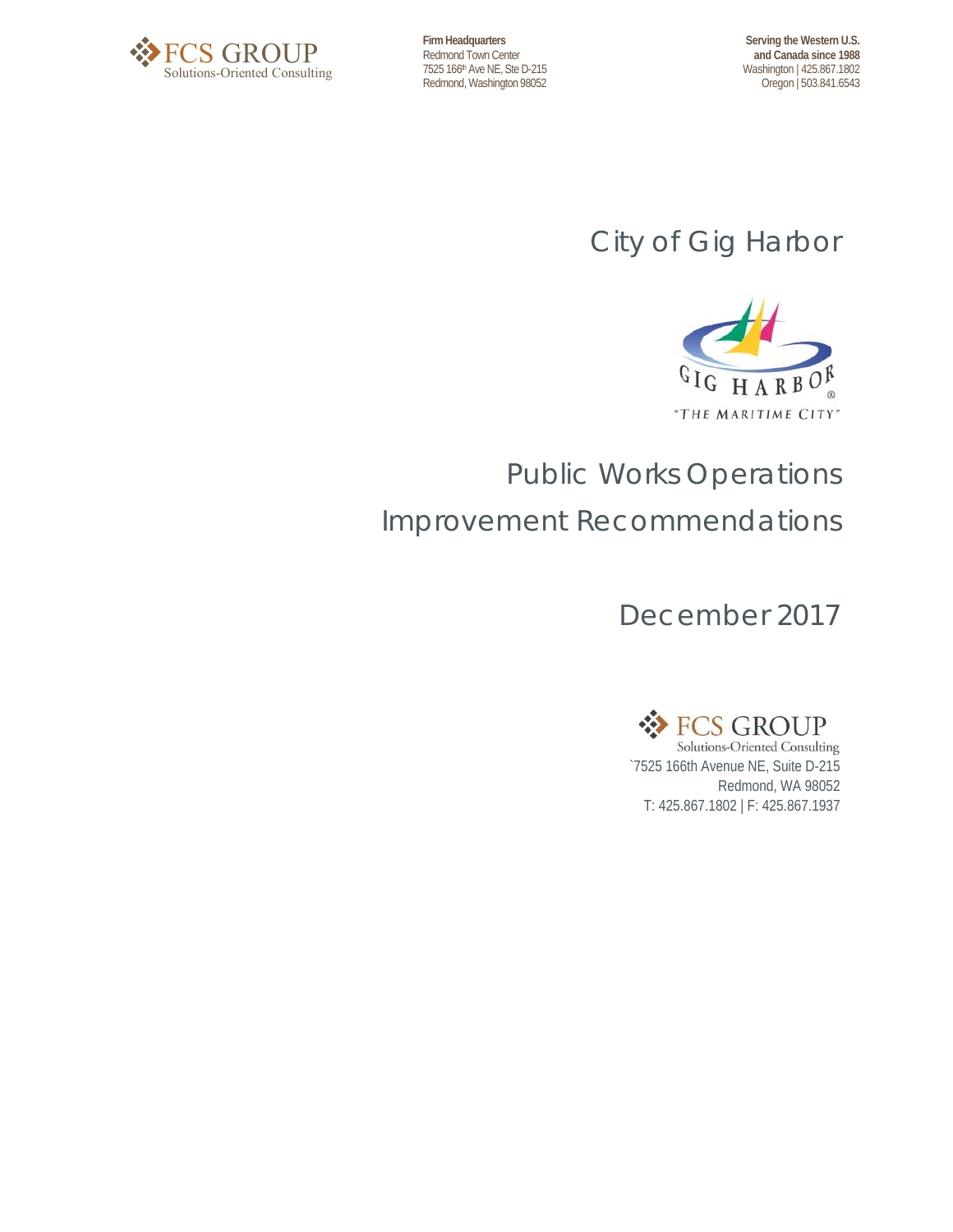## Section I. CURRENT SITUATION

### OPERATIONS SERVICES

The majority of Public Work's Operations Division services provided to the citizens of Gig Harbor are performed by City staff. These public works services include the storm drains, streets, parks, water, and City-owned facilities. The City has a long history of good customer service and has embarked on many programs that provide a good and sustainable path forward for both asset management and environmental stewardship. One of the key issues, however, is the growing backlog of work. This is mainly due to the demand on staffing resources and the community's increasing needs and expectations for higher levels of service. The Operations Division is currently staffed with twenty-one people and working at a total headcount that was similar to that of 2008. Since that recession era period, the economy has recovered significantly, population has grown by over 10%, and the number of assets; streets, water, sewer and parks have increased by as much as 20% per year. Plans show an increasing number of parks in the near future with additional demands on all services that are not sustainable with the current headcount.



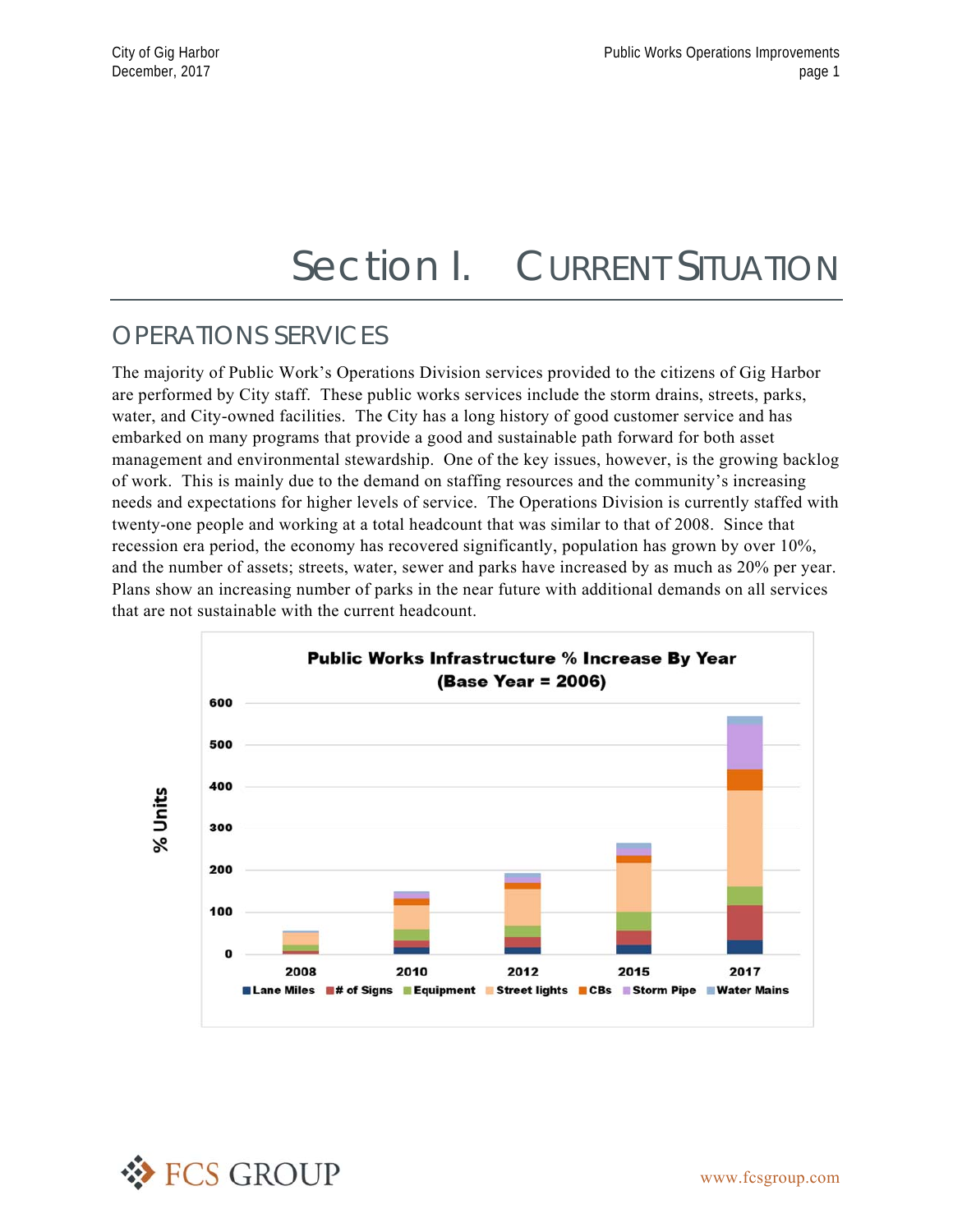## BENCHMARKING

After benchmark the City of Gig Harbor with several other cities, it was found that the cost of service per population was slightly higher than average. At first glance this appears to be a concern, but in the case of Gig Harbor it should be noted that the Operations Division serves more than just the citizens of Gig Harbor. They provide services to surrounding communities. There is also a high percentage of commercial businesses that includes tourism which adds to the demand on all services. The three graphs on the following pages were based on 2016 information.

Figure 1 shows the cost per person in the city to be \$604, near the upper levels of cost per person. Appendix A presents more detailed information.



**Figure 1- Cost per City Population** 

Figure 2 shows that Gig Harbor has the second highest number of staff to every 1,000 population within the City. As mentioned before, the staff serve more than just the population of the City.

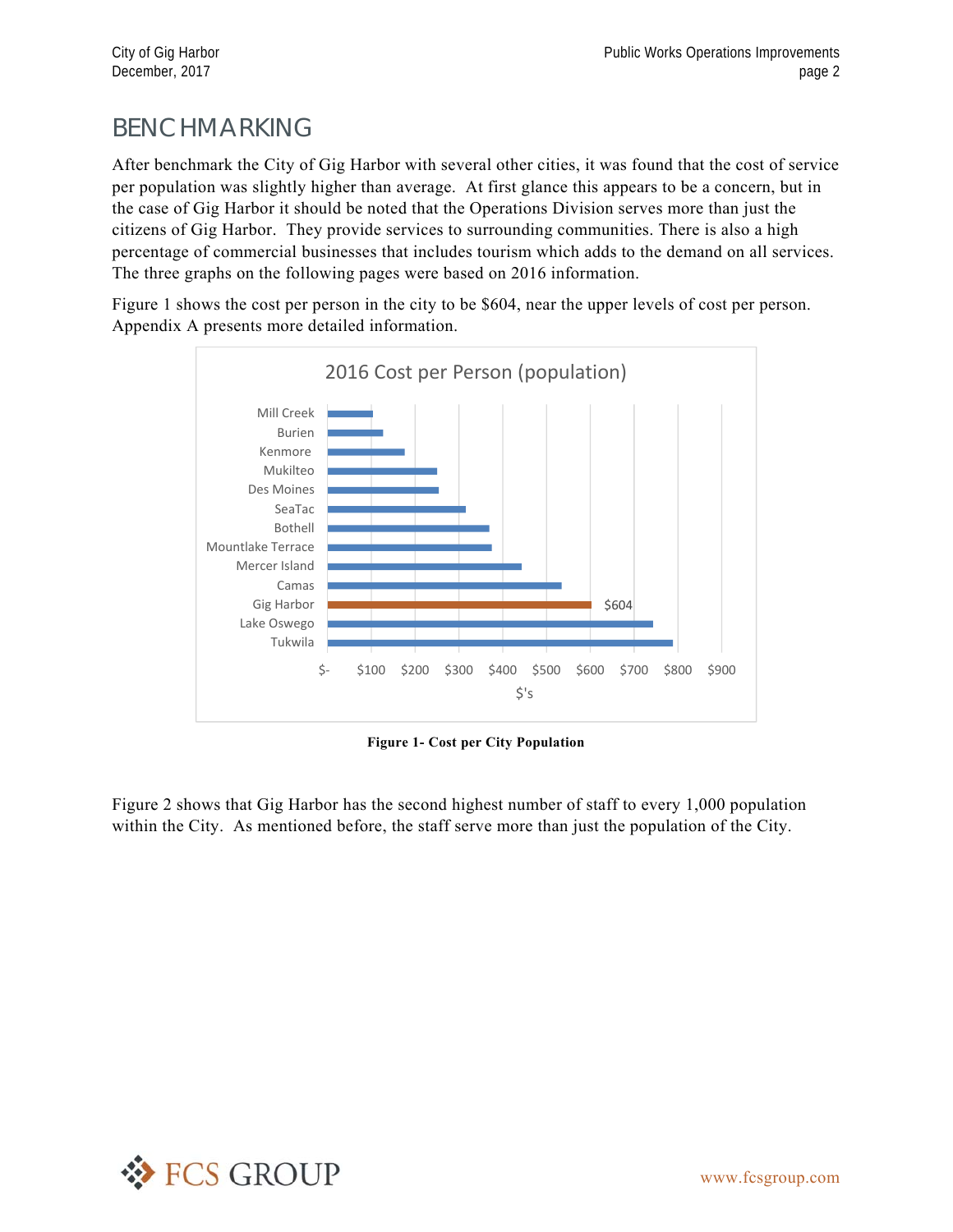

**Figure 2 - Number of Staff per Population** 

Figure 3 is the cost per full time equivalent (FTE). This considers the budgeted staff within Operations to service, water, storm, streets and parks. It does not include the engineering, just the budgeted labor. This shows the City at a very good benchmark point.



**Figure 3- Cost per staff, FTE** 

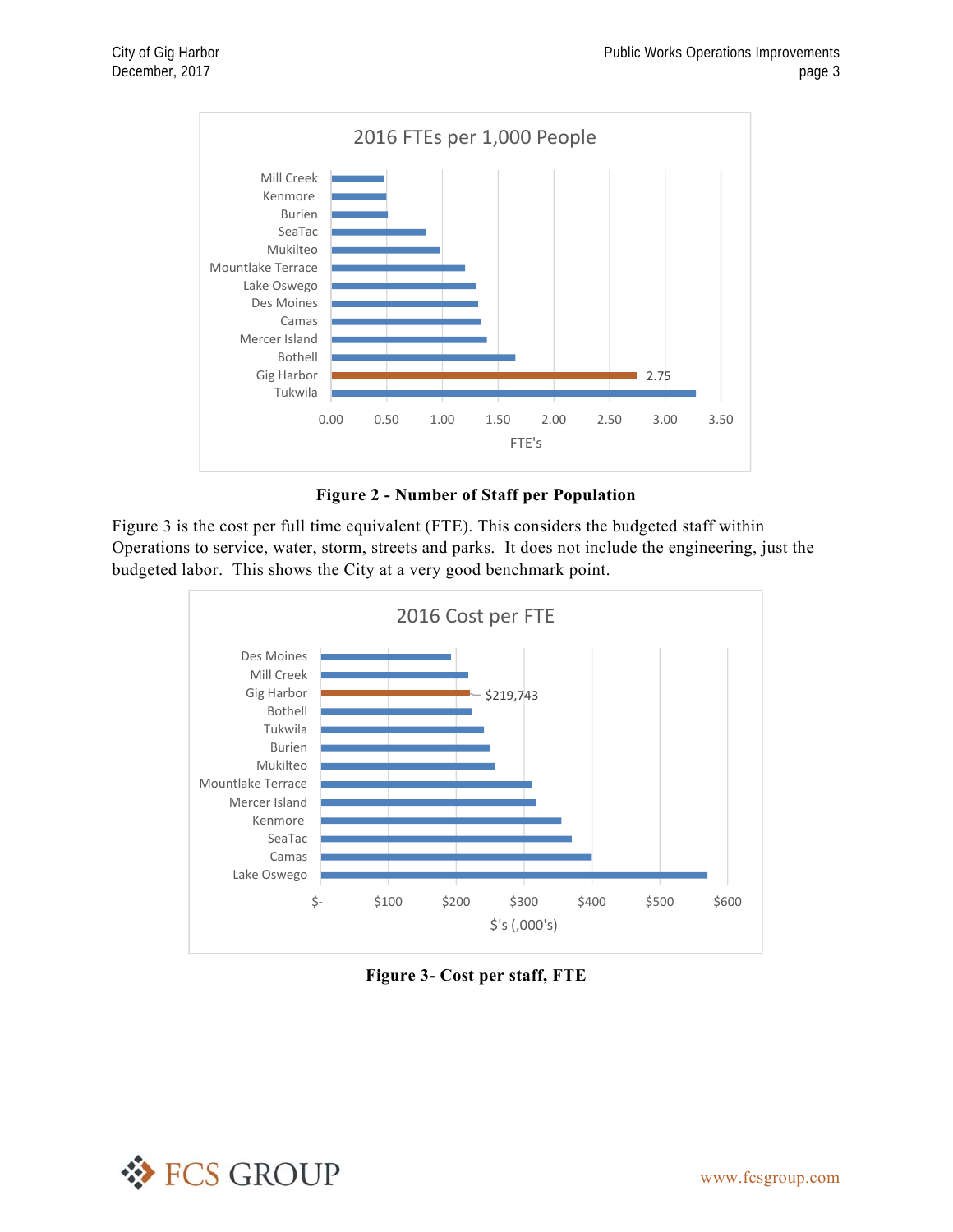## LEVELS OF SERVICE

A key objective of the Operations Division review was to match the levels of service provided by division with the expectations of the customers. This requires a clear understanding of the customers' needs, expectations and preferences. The objectives of the Level of Service concept is to help with the following:

- Provide customers with an understanding of the services offered
- Assess suitability, affordability, and equity of the services offered
- Focus the Operation's activities needed to deliver and meet the Level of Service targets
- Measure performance and track progress of Public Works' Operations Division
- Identify the costs and benefits of the services offered

Draft levels of service have been developed (table 1); however, refinement of the levels of service should continue as more detailed plans are being made to the method of delivering these services. Staff presented the draft levels of service to the City Council. Although not formally approved the Council, they were well received. Soon after the presentation, staff begin analyzing the levels of service in more detail and developing more detailed plans for improving performance and developing budgets to meet the level of service targets. Table 1, contains the recommended Levels of Service Statements that can serve as a starting point for the Public Works Operations Division.

| ID             | Level of Service                                                                                              | ID             | <b>LOS Targets</b>                                                                                                                                                                             |
|----------------|---------------------------------------------------------------------------------------------------------------|----------------|------------------------------------------------------------------------------------------------------------------------------------------------------------------------------------------------|
| 1              | Manage public health, safety<br>and environmental risks<br>associated with Public Works<br>systems and failed | 1A             | Identified safety concerns, such as trip hazards, are inspected within 2<br>hours (during business hours) or within 4 hours (outside of normal<br>business hours) and resolved within one year |
|                | infrastructure such as storm<br>drains, transportation, parks,<br>and water                                   | 1B             | Emergencies requiring public works staff, such as spills, receive a prompt<br>response within 1 hour                                                                                           |
|                |                                                                                                               | 1 <sup>C</sup> | Snow and ice treatment is performed quickly and effectively to meet City<br>traffic safety standards                                                                                           |
|                |                                                                                                               | 1D             | The storm system is maintained to a standard within the City's stated risk<br>tolerance                                                                                                        |
| $\overline{2}$ | Provide consistent, equitable,<br>and timely standards of<br>service to the citizens of Gig                   | 2A             | Respond to customer work requests within one working day and follow up<br>upon resolution of the request                                                                                       |
|                | Harbor at a reasonable cost<br>and within rates and budget                                                    | 2B             | Managing assets and systems within budget                                                                                                                                                      |
|                |                                                                                                               | 2C             | Maintain Gig Harbor assets to the lowest lifecycle cost while meeting other<br>levels of service expectations                                                                                  |
|                |                                                                                                               | 2D             | Optimize capital investments to replace failing infrastructure and meet<br>future needs                                                                                                        |

#### **Table 1- Initial Level of Service Statements**

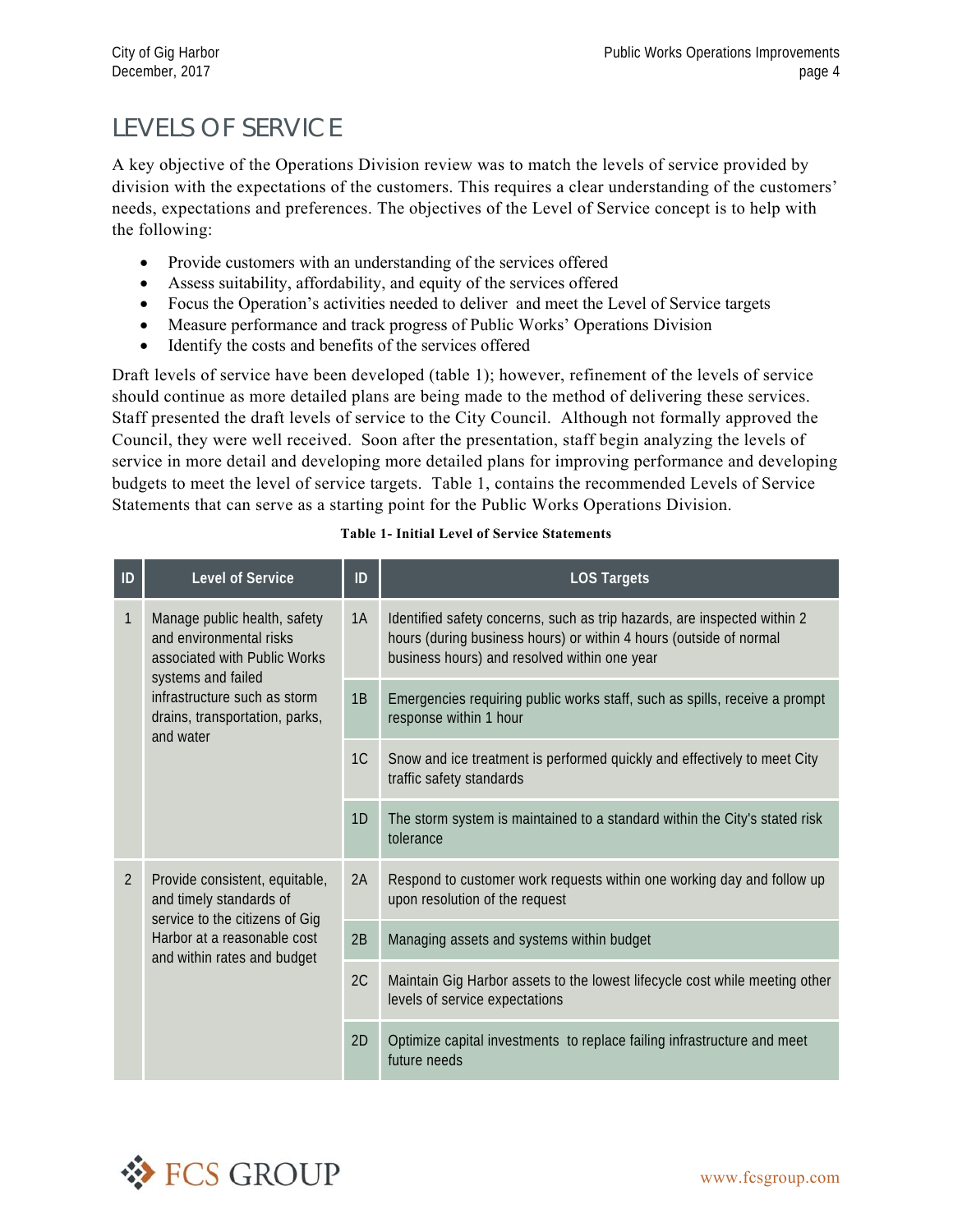| ID             | <b>Level of Service</b>                                                                                                     | ID | <b>LOS Targets</b>                                                                                                                                           |
|----------------|-----------------------------------------------------------------------------------------------------------------------------|----|--------------------------------------------------------------------------------------------------------------------------------------------------------------|
| $\overline{3}$ | Maintain Gig Harbor's parks,<br>trails, recreation facilities, and                                                          | 3A | Parks and other public spaces are cleaned, managed and maintained in a<br>manner that fits with City goals and the specific needs of each facility           |
|                | streetscapes to enhance the<br>City's multicultural heritage,<br>human history, environmental<br>features, and public image | 3B | Harbor is clean and free of visual water impairments                                                                                                         |
| $\overline{4}$ | Comply with regulatory<br>requirements for stormwater,<br>transportation, parks, and<br>water services                      | 4A | Meet regulatory requirements for Clean Water Act and NPDES as well as<br>other Federal, State, and local regulations that pertain to water and<br>stormwater |
|                |                                                                                                                             | 4B | Meet park safety and accessibility requirements as defined by ADA and<br>other national standards                                                            |
|                |                                                                                                                             | 4C | Follow City, State, and Federal transportation standards and guidance                                                                                        |
|                |                                                                                                                             | 4D | Meet Safe Drinking Water Act permit requirements with continuous<br>monitoring and maintenance of drinking water quality                                     |
| 5              | Attract and retain high caliber<br>staff through a safe,<br>committed, and proud work<br>environment                        | 5A | Staff resources are available and trained to meet level of service targets<br>and follow city standards and safety requirements                              |

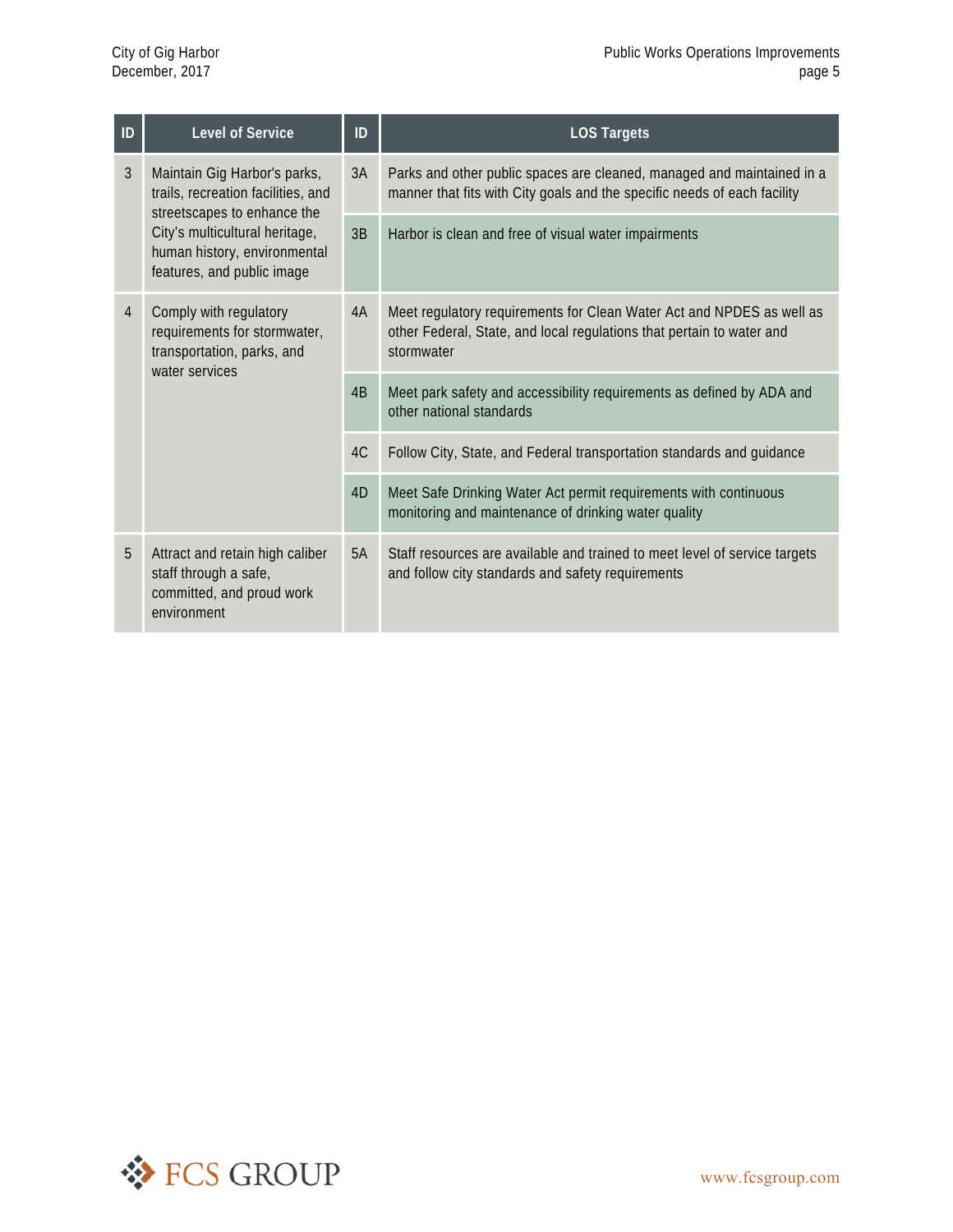# Section II. SERVICE DELIVERY **GOVERNANCE**

FCS GROUP recommends that the City develop a governance process to manage the Public Works' Operations service delivery process. The following guidelines are provided to assist the City in the development of the program. The general assumption is that everyone is involved in the service delivery process, but establishing points of accountability such as specific service delivery owners should be key to its implementation.



#### **Table 2 - Service Delivery Governance**

### Service Management System

Service management requires a good understanding of the customer's requirements and expectations. It is recommended that the City define and verify the customers' expectations and document those needs with clear Level of Service Targets. To support the service management system, the City should create a governance plan that includes written policies to describe the service management process and how data will be managed. In addition, this governance should include the standards for documentation of reports and metrics used to measure performance. The combination of documentation management and data governance will clarify the internal structure of content stored on internal business information systems.

### Service Delivery Processes

The process for service delivery requires a balance of production capacity with the level of service expectations. The City should establish and measure the baseline requirements to produce at the minimum production capacity, based on resource availability and their required skills and competencies. In order to manage the Levels of Service, it will be important to prepare written service level agreements with all providers and establish Level of Service reporting requirement that includes the internal and external data needs. The reports should be used measure success and help the city establish and continually monitor weekly, monthly and annual targets.

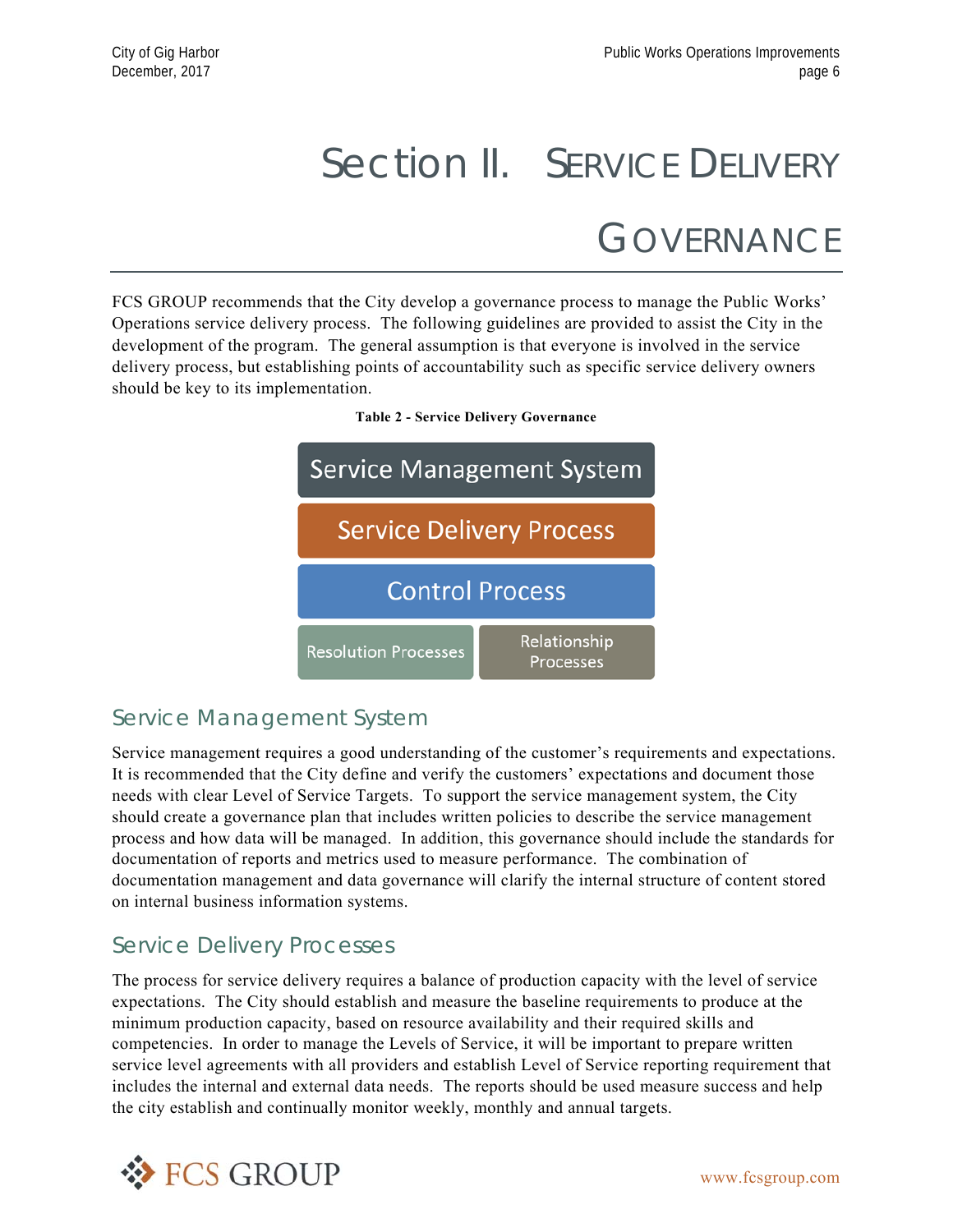The service delivery process is ultimately about customer satisfaction, so it will be important to define the boundaries of each service level agreement with a means of communicating and managing expectations. This should include some level of customer s reporting and various methods for feedback and surveying customer satisfaction. For internal purposes, it should also include processes for continual budget forecasting with a report to measure budget versus actual.

### Control Processes

The City should document the business processes and the configuration of information systems to establish consistency of performance. One key recommendation would be to maintain all assets in Cartegraph. This requires an update of the GIS and a list of the attribute data needs for each asset, its required function, and it desired performance. For future assets, the City should consider the development of a commissioning process to define the asset on-boarding process and how data will be brought into the Cartegraph and GIS. The commissioning should include the design and construction phases of asset creation and go through the entire life cycle so as to improve total asset life cycle costs.

### Resolution Processes

Incident tracking is being done now, but it could be improved by tracking all events in Cartegraph and aligning the process with organizational goals and Level of Service targets. The formalization of the service request and resolution process within Cartegraph will help the City identify the relationship between service delivery problems (customer complaints) and infrastructure related issues (failures and system weaknesses). With data in the Cartegraph system, problem solving could be streamlined using failure analysis. This would include reviews of the service providers in their contribution an effective resolution process. It will be important to involve the service providers in a team based approach to process improvement.

### Relationship Process

Any work with external service providers requires a good understanding of the Level of Service expectations and the required output performance of the provider. One way for the City to expand its resources is through additional contracted services. In the early stages of the improve business relationships with service providers, the City should schedule regular meetings with service providers as individuals and as a group. In addition, there should be clear levels of communication with other suppliers and product vendors. This could be set up as a supplier management process to not only document the contracting compliance processes but help to define the way the City manages suppliers and service providers and rates their performance over time.

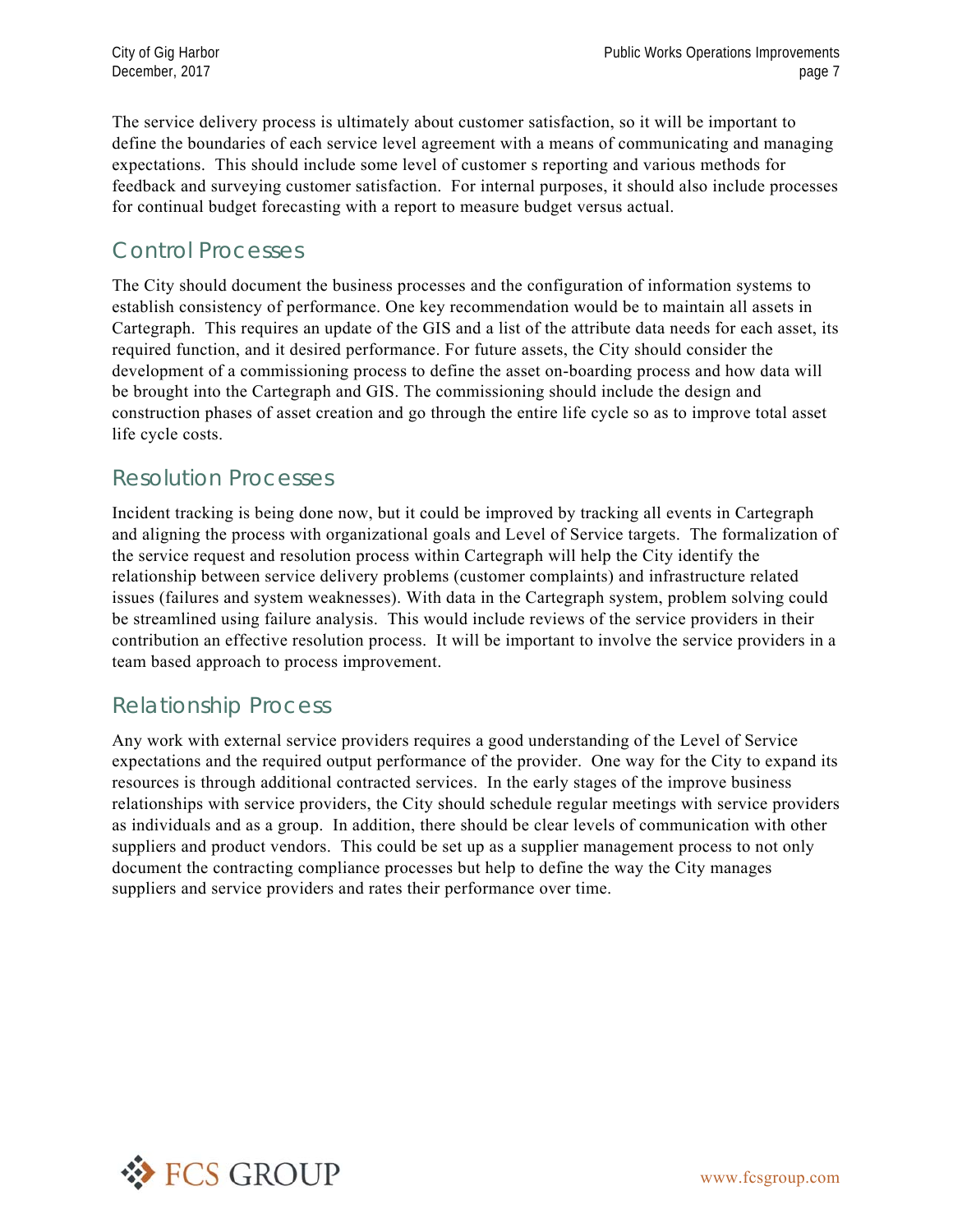# Section III. PERFORMANCE INDICATORS

The Public Works Operations Division accumulates a lot of data and information regarding performance that needs to be organized for reporting and management of assets. The City is already off to a great start with the use of Cartegraph, but can improve on its use of the system to track and report on performance.

Data is expensive to acquire and if is not meaningful, that is, used to monitor performance and continuously improve, the collection of the data should be questioned. Even where data are used to track and trend performance, it may be difficult to acquire, access and analyze for the purpose of continuing improvement.

Performance measures should be measured in three areas:

- Level of Service
- Regulatory Compliance
- Efficiency/Effectiveness

In each case, the definition of the criteria in the three areas above may be somewhat subjective. For example, Regulatory Compliance is often listed as a Level of Service since regulators are often identified as "external customers' or 'stakeholders".

The City has less control over any of the service provider's business processes, but can still require the delivery of performance data in the form of reports. The collective key performance indicators (KPI) need to be specific to the overall Operation's goals. This means that they should support the mission of the organization in terms of Level of Service, regulatory compliance and efficiency/effectiveness. Performance indicators are performance measures that can offer insight into how well the Operations Division is managed when performance is measured against goals, standards, or other targets.

- Qualitative or quantitative measure examples:
	- Regulatory
	- Cost
	- Asset performance
	- Safety
	- Reliability
	- Customer satisfaction
- • Service Level examples:
	- Quantity
	- Quality
	- Reliability
	- Responsiveness
	- Environmental
	- Cost

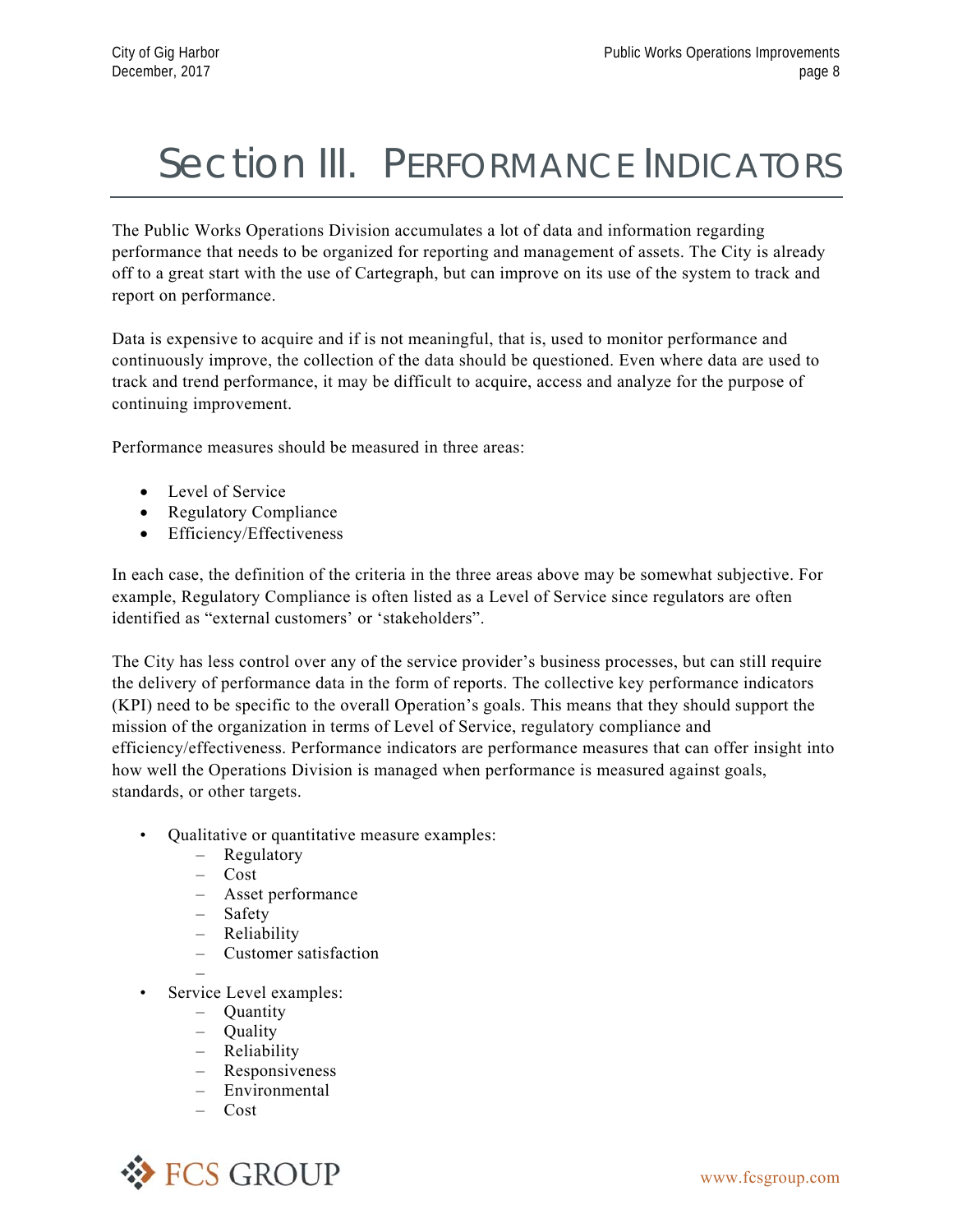Appendix B has some examples of KPIs for the Public Works Operations Division

**Determining What Metric** 

Performance can be a useful management tool when compared to targets. Another way performance measures are helpful is to track trends so variations from expected levels are detected and investigated early on.



Measures (examples):

- Number of stormwater facilities (catch basin, pond, swales, ditches, vaults, etc.) that are not inspected within due date
- Percent of streets overlaid
- Average time to repair a pothole
- Percent of playgrounds inspected
- Number of parks volunteer hours
- Percentage of residents satisfied with recreational options
- Percent of storm drain structures cleaned on an annual basis
- Resources expended (labor and materials) against resources budgeted for 30 day and basin preventive maintenance (PM) programs.
- Number of flooding events occurring per basin
- Footage cleaned in all programs

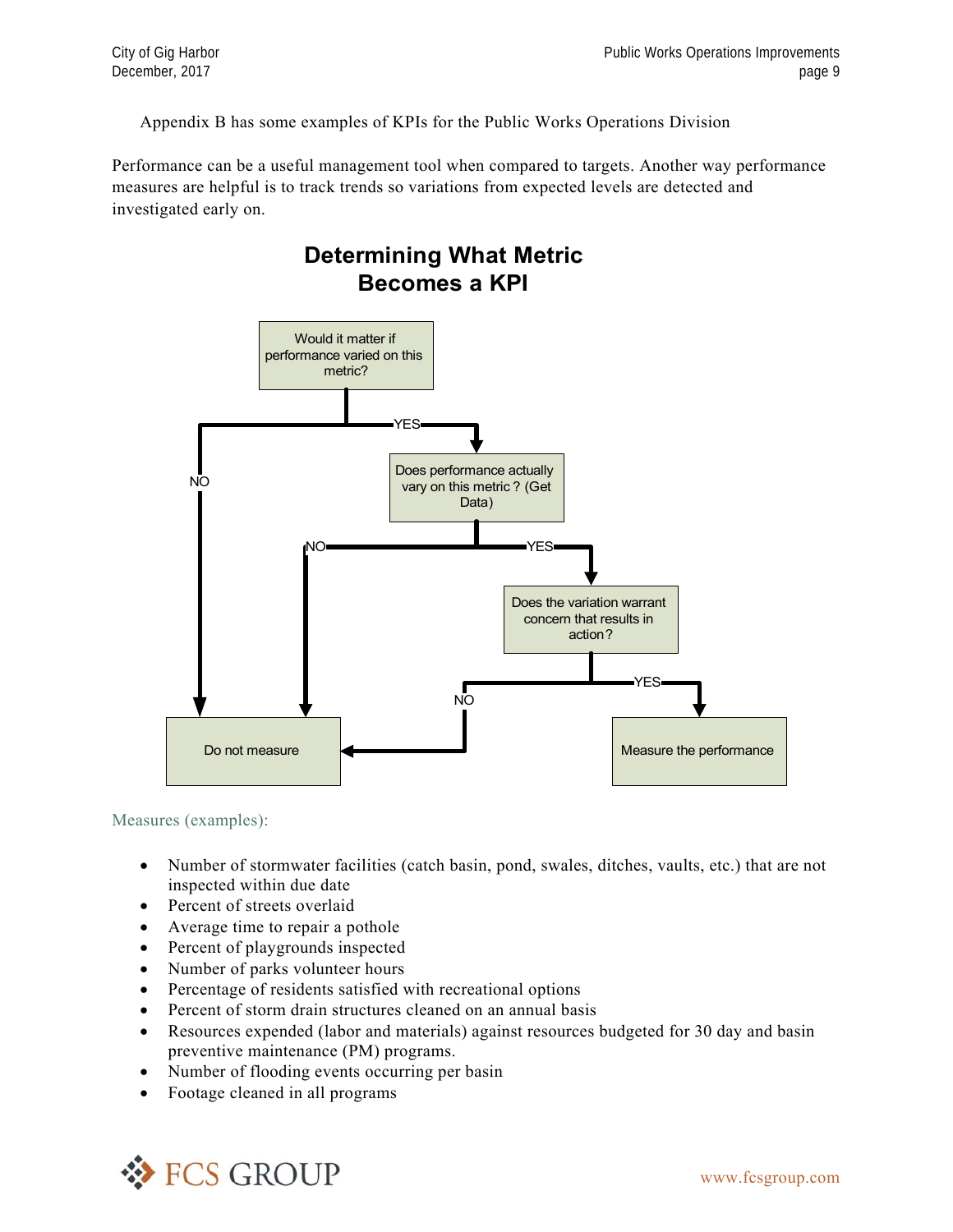- Number of flood events caused by blockages
- Number of pipe structural failures in pre 1995 pipe
- Number of miles of pipe where condition assessment completed

[Note: The above are representative examples and not intended to be all inclusive]

KPIs should not be confused with business goals policy objectives and their measures of the external business environment. KPIs monitor how well policy objectives and associated strategies are being met. Since changes to the external business environment require reactions that cannot always be planned, some KPIs are added and some are removed or the targets for existing KPIs are adjusted accordingly.



KPIs are those metrics that are useful for measuring the current activity and desired outcomes that will have an impact on a department's ability to deliver on policy objectives and targets in the future.

### Performance Improvement Process

There are several possible KPIs that can lead to improved performance. Indicators are used to determine opportunities for improvement, but are determined through a process.

- Look at current situation and ask, "where are we?" "what is our current status?"
- Then look at future situations and determine "where do we want to go?" "where do we want to be?"
- Develop a strategic plan that identifies the resources to determine "how are we going to get there?" and "when are we going to get there?"
- Look out into the future at periods such as three, six, and ten years.

A KPI can be either quantitative or qualitative. KPIs are used to evaluate, change, and improve asset management through the improvement process.

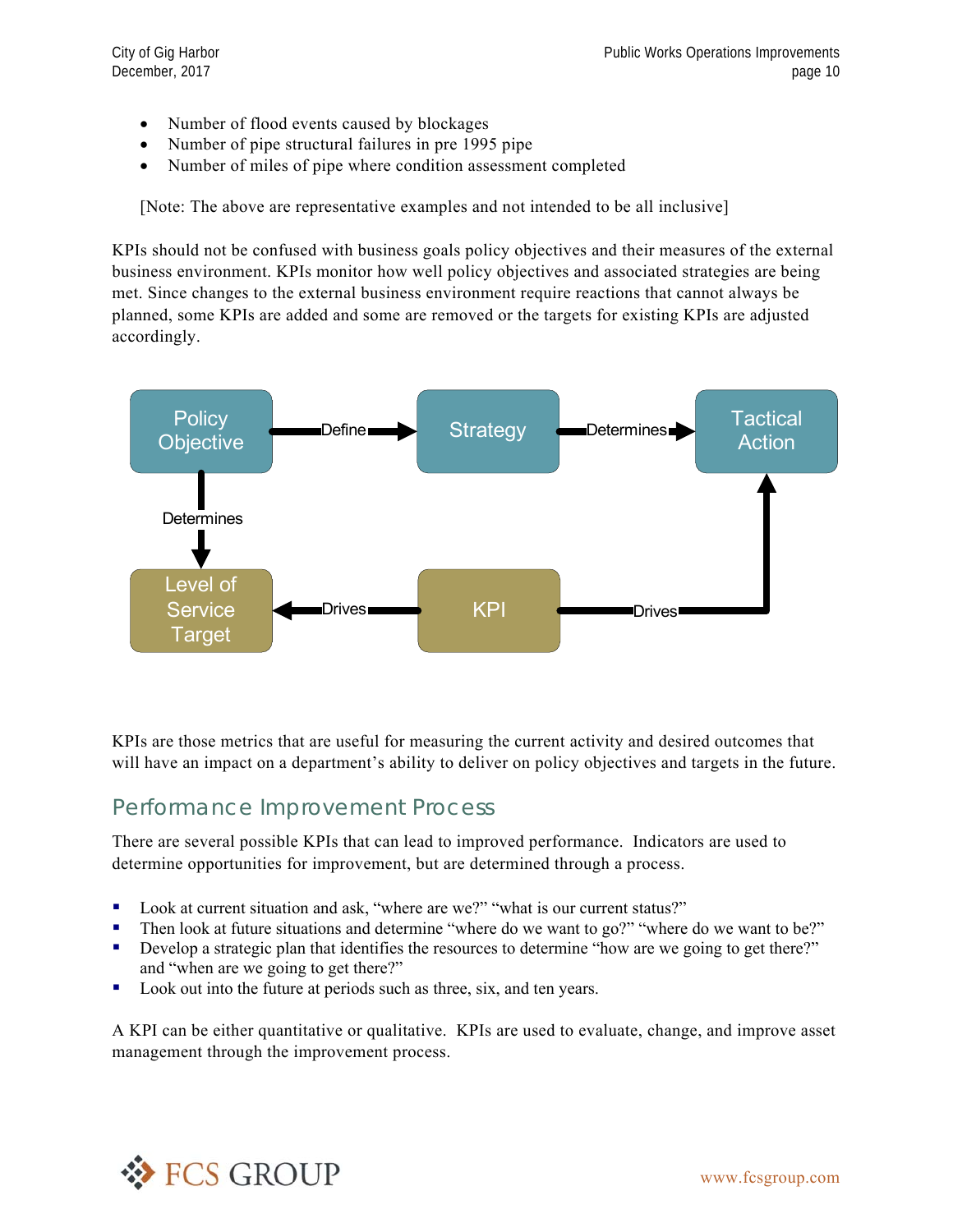#### **Quantitative Performance Indicators**

- A method to measure work completed compared to established goals
- A method to identify performance trends
- A method to trigger improvements. Shifting from reactive to proactive maintenance. This it typically called the preventive to corrective maintenance (or PM to CM) ratio

#### **Qualitative Performance Indicators**

- Qualitative measures quality and is an indicator of the quality of an asset management program.
- The existence of emergency response procedures and failure diagnosis are examples. They provide an indication that all factors that affect performance have been considered in the O&M program.

#### **Examples of Qualitative Performance Indicators**

- Number of structural failures
- Number of safety incidents
- **Claims**
- **Figure** Frequency, severity, cost
- **Emergency response and flood events**
- Response time and number
- $\blacksquare$  Inspection and testing
- **Percent of work completed**
- Frequency of repair
- $\blacksquare$  Level of service
- **Financial**
- **Regulatory**

#### **Examples of Effectiveness Measurements**

- Functional Capability
- **Reliability**
- **Maintainability**
- **Life Cycle Costs**
- **Functionality, Reliability and Maintainability Performance Indicators**
- **•** Operational Availability
- **Mean Time Between Failure**
- Total Operating Hours/Number of Failures
- **Maintenance Hours per Operating Hour**
- **Corrective Maintenance Hours/Total Operating Hours**
- Failure Rate (Corrective Maintenance Frequency)
- Number of Failures/Total Operating Hours (Days)
- **Mean Corrective Maintenance Time**
- Total Corrective Maintenance Hours/Number of Failures
- Ratio of PM to CM (70 percent and 30 percent)

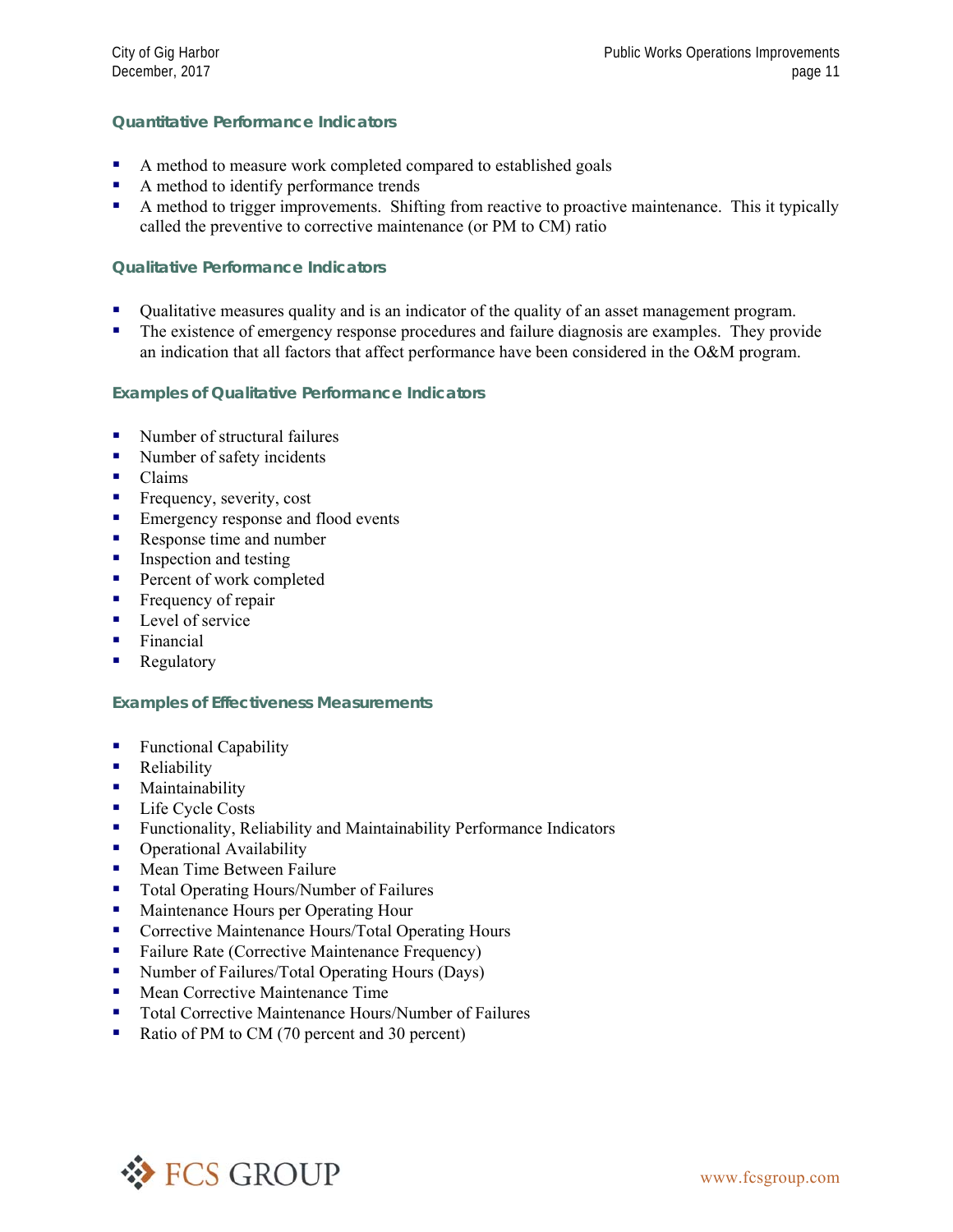#### **Financial Performance Indicators**

- Cost per maintenance action
- **Maintenance cost per operating hour**
- **Maintenance cost per month**
- Ratio of maintenance cost to life cycle cost
- Labor utilization

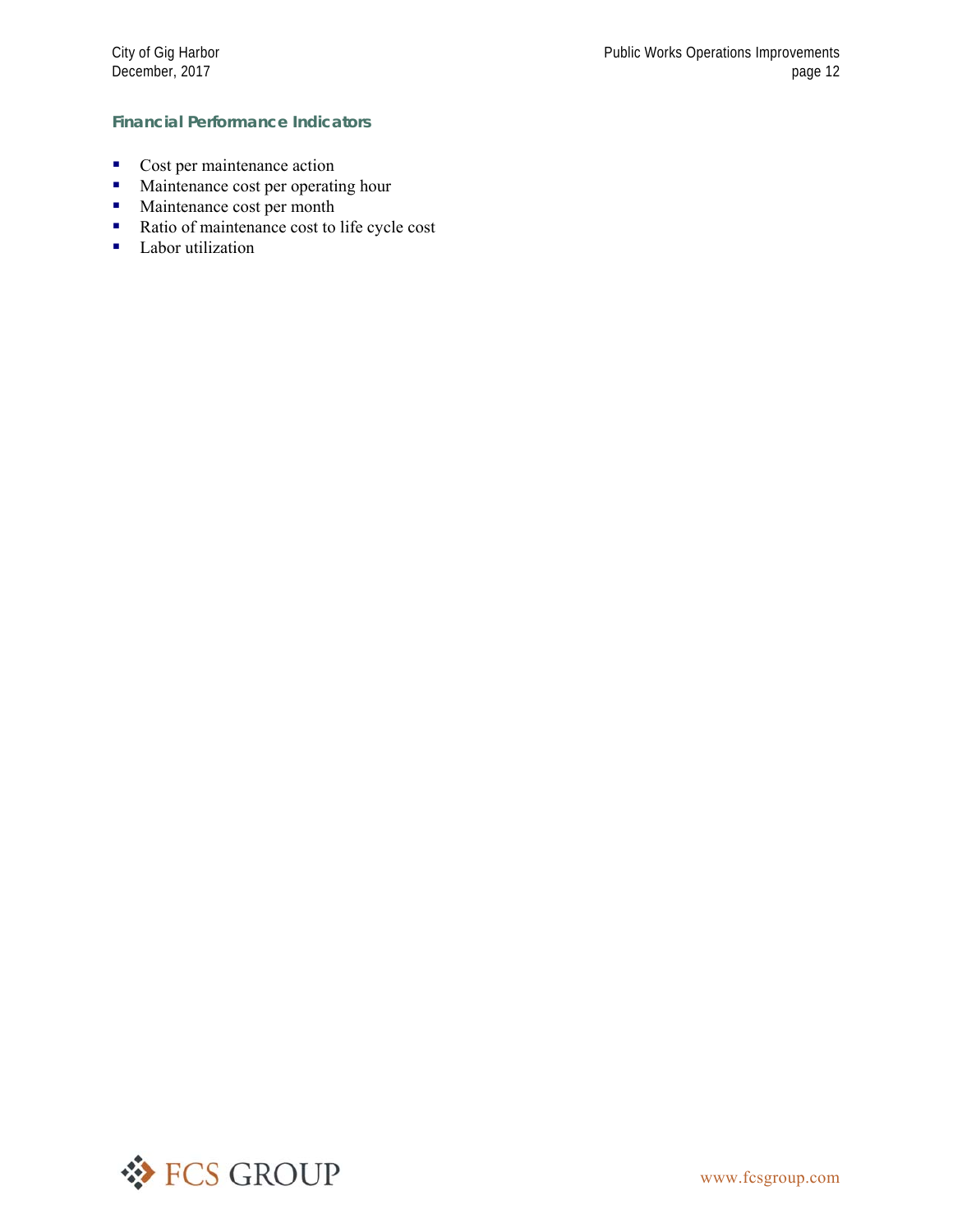# Section IV. KEY RECOMMENDATIONS

It is recommended that the City focus on developing a 'right-sized' organization to meet the suggested Level of Service targets and consider a mixture of both additional in-house staff and contracted service providers. In the case of the external service providers there should be specific contracts that specify the skills and performance requirements and contract language that is in alignment with the levels of service expectations. This should include requirements for reporting on performance metrics to will help the City track the Levels of Service. This data may be used to improve business processes and continually assess the options of moving

### ORGANIZATION

A key part of the recommendation is in developing a sound organization that is properly staffed. The organization is anticipating several retirements in the next two years, so succession planning should be part of this plan. Figure 4 shows a potential organization chart in 2019



**Figure 4- 2019 Organization Chart**

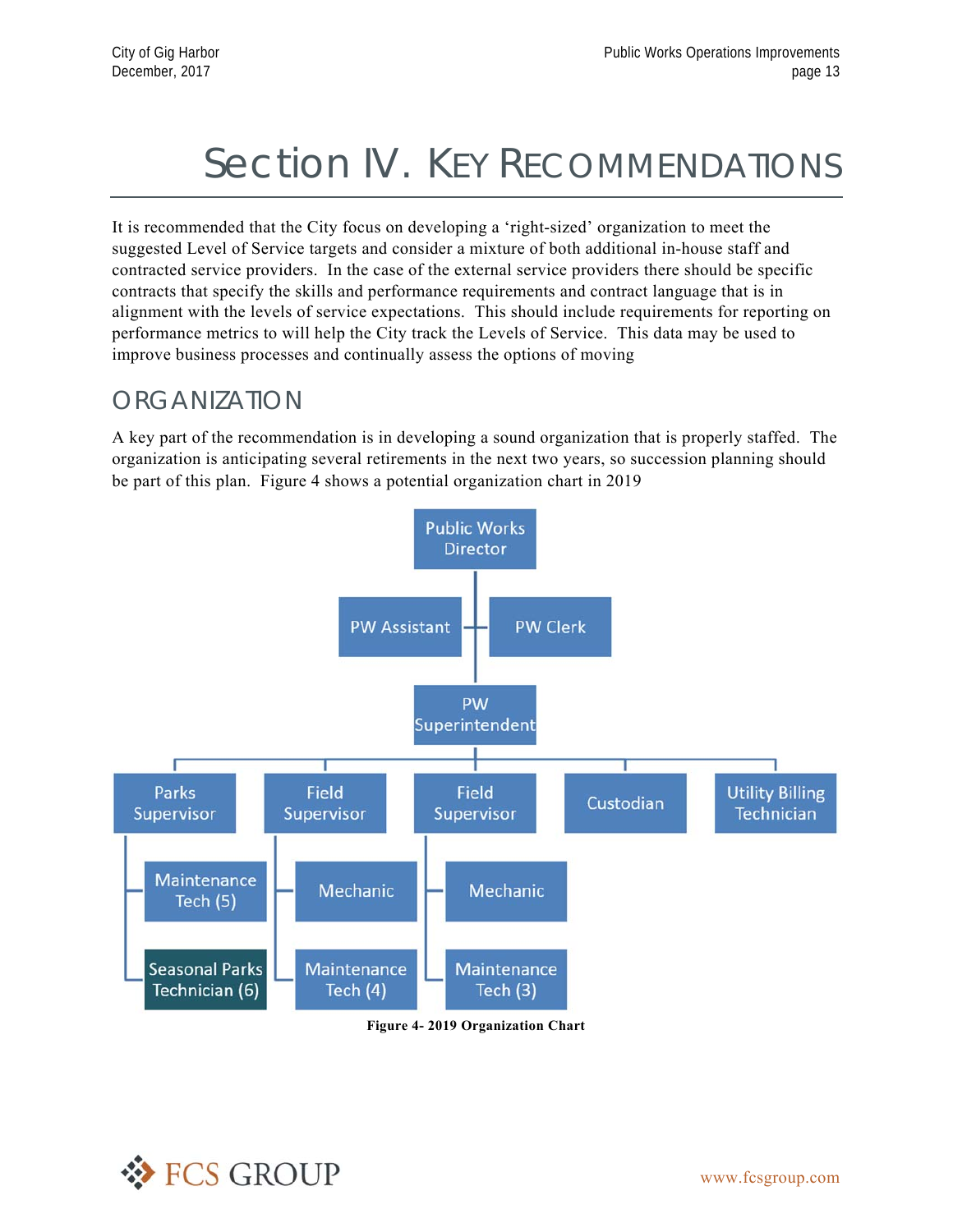## OPERATIONS ACTION PLAN

The following actions are the high level recommendations that we feel the City should consider in developing the next budget.

| ID             | <b>Business</b><br><b>Process Area</b> | ID  | <b>Actions</b>                                                                                                                                                                                                                                        |
|----------------|----------------------------------------|-----|-------------------------------------------------------------------------------------------------------------------------------------------------------------------------------------------------------------------------------------------------------|
| $\mathbf{1}$   | Levels of Service                      | 1.1 | Set the levels of service with annual targets and establish the relationship between the levels of service<br>and costs.                                                                                                                              |
|                |                                        | 1.2 | Develop metrics aligned with the Levels of Service, for briefing the City Council and City Management on<br>an annual basis, with monthly updates, that demonstrates the effectiveness of the Public Works<br>Operations team                         |
|                |                                        | 1.3 | Hold a meeting (or meetings) with representative customer groups (e.g., residential and commercial) to<br>discuss the levels of service and identify ways to effort to improve service and customer satisfaction                                      |
|                |                                        | 1.4 | Create a survey, interface with the community, and use customer feedback tools to solicit input as to how<br>customers view Operation's services and how level of service levels targets might be defined on an annual<br>basis.                      |
|                |                                        | 1.5 | Develop a prioritized list of the levels of service that customers expect from the Operations team, and<br>their views on the value of various levels of service.                                                                                     |
|                |                                        | 1.6 | Document how the Operations team's overall costs are related to the service levels that are provided in<br>each area where service levels can be defined (e.g., operations, maintenance, environmental compliance,<br>service request, safety, etc.). |
| $\overline{2}$ | Asset                                  | 2.1 | Develop written goals, policies, and responsibilities for an Asset Management Program                                                                                                                                                                 |
|                | Management                             | 2.2 | Conduct an enterprise asset management system evaluation as part of an effort to formalize an Asset<br>Management Program for Public Works                                                                                                            |
|                |                                        | 2.3 | Prepare a standard that defines the minimum level that an asset will be identified in the fixed asset<br>register to gain alignment with the asset hierarchy, by asset class, in Cartegraph.                                                          |
|                |                                        | 2.4 | Develop and maintain asset performance metrics for each class of asset (pipes, facilities, pumps, roads,<br>$etc.$ )                                                                                                                                  |
|                |                                        | 2.5 | Review the asset information management systems (Springbrook, GIS and Cartegraph) for consistency in<br>asset hierarchies and develop a city-wide official asset hierarchy with standard asset classes and expected<br>life.                          |
|                |                                        | 2.6 | Review how the Cartegraph system can manage asset classes as an attribute for reporting across the<br>enterprise.                                                                                                                                     |
|                |                                        | 2.7 | Prepare standard nomenclature for the asset classes to be used in the financial system and fixed asset<br>register that allows for an annual reconciliation.                                                                                          |
|                |                                        | 2.8 | Develop asset class definitions (will likely be embedded in the hierarchical numbering scheme).                                                                                                                                                       |
|                |                                        | 2.9 | Review all asset databases for conformity with the defined level of asset detail, with the hierarchical<br>numbering system and asset class assignments. Re-inventory, re-number, and add/change class<br>assignments as required.                    |

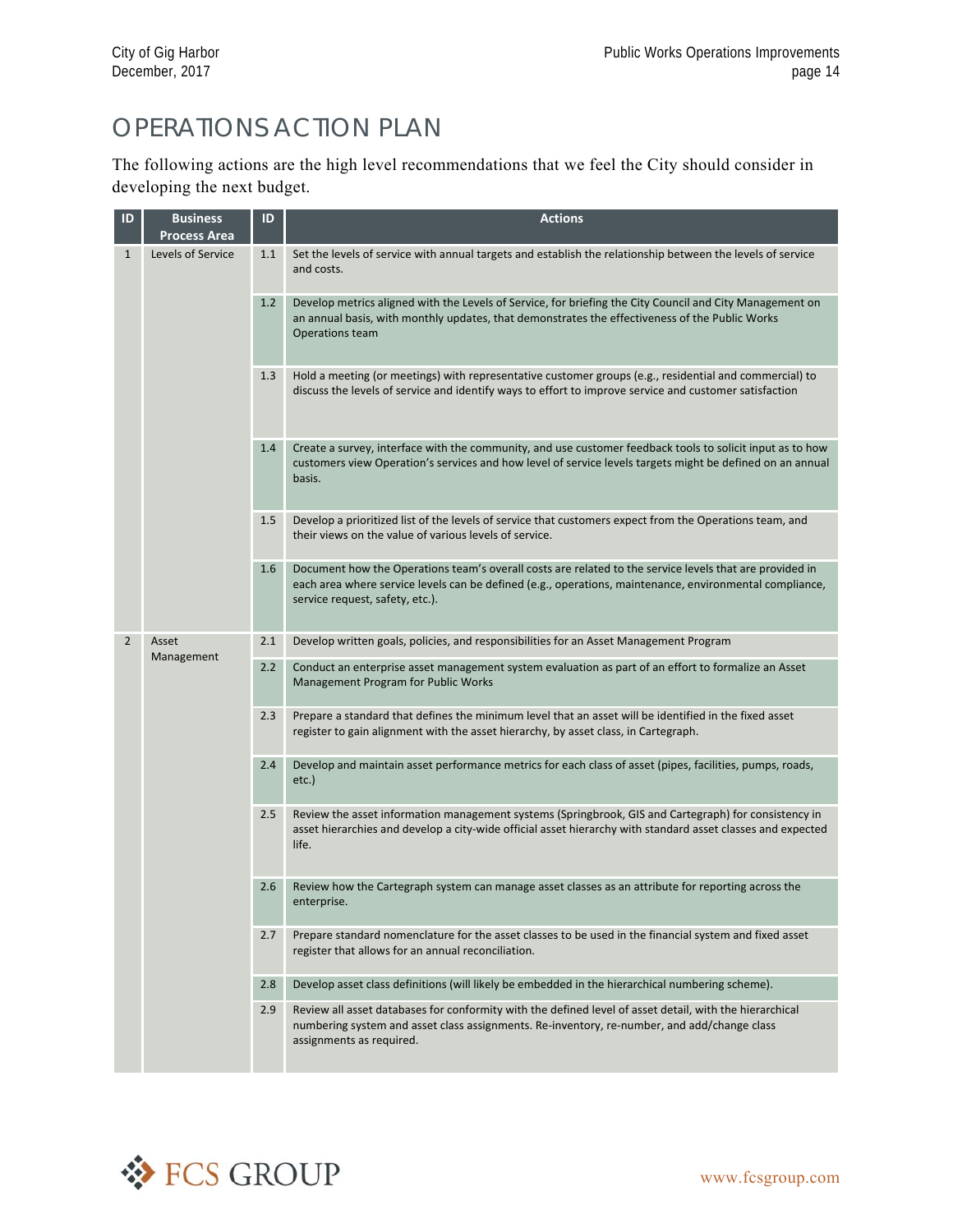| ID             | <b>Business Process</b><br>Area    | ID   | <b>Actions</b>                                                                                                                                                                                                                                                                                          |
|----------------|------------------------------------|------|---------------------------------------------------------------------------------------------------------------------------------------------------------------------------------------------------------------------------------------------------------------------------------------------------------|
| $\overline{2}$ | <b>Asset Management</b><br>(Cont.) | 2.10 | Investigate and determine which assets should be physically tagged with asset numbers. Define and carry<br>out a program to tag assets.                                                                                                                                                                 |
|                |                                    | 2.11 | Define parametric data (probability distribution) required for each asset class. Review databases and add<br>required parametric data where not present.                                                                                                                                                |
|                |                                    | 2.12 | Draft a triple-bottom-line risk policy that defines risk, the level of acceptable risk, consequence, criticality,<br>and how risk is applied to asset management decision making.                                                                                                                       |
|                |                                    | 2.13 | Perform a risk analysis of facilities and conveyance systems, using a "top-down" approach similar to that<br>used in a vulnerability analysis.                                                                                                                                                          |
|                |                                    | 2.14 | Establish a standardized risk management matrix for Operations team assets. The matrix would be a<br>"look-up" table for asset criticality, rating 1-5.                                                                                                                                                 |
|                |                                    | 2.15 | Prepare procedures to ensure that asset information, along with criticality, is used to evaluate overall risks<br>and to prioritize corrective maintenance schedules.                                                                                                                                   |
| 3              | Organization                       | 3.1  | Move from shared drive to Box and train staff on using Box on mobile device and through office<br>automation and integration with Office 365                                                                                                                                                            |
|                |                                    | 3.2  | Create a position within Public Works to lead the information technology and software support needs of<br>the organization                                                                                                                                                                              |
|                |                                    | 3.3  | Hire 6 additional Maintenance Techs for Operations over the next 2 years                                                                                                                                                                                                                                |
|                |                                    | 3.4  | Hire 2 additional staff for Parks                                                                                                                                                                                                                                                                       |
| 4              | <b>Capital Planning</b>            | 4.1  | Prepare standard specifications with requirements for design and construction contracts for drawings and<br>submittals to conform to the Operations team's asset enumeration system.                                                                                                                    |
|                |                                    | 4.2  | Establish a procedure for conducting an alternative analysis on major projects that looks at the life cycle<br>costs, including on-going O&M, risk costs, and benefits costs, as part of the capital planning procedures.                                                                               |
|                |                                    | 4.3  | Prepare procedures for initiating capital projects and determining the need for new assets or systems.<br>These procedures will govern needs analysis (i.e., problem definition), alternatives formulation and<br>analysis, benefit-cost analysis, and ultimate selection of the preferred alternative. |
|                |                                    | 4.4  | Conduct an analysis of the life-cycle costing approach for general R&R programs to better assess<br>maintenance and capital options for these assets.                                                                                                                                                   |
|                |                                    | 4.5  | Improve links between financial accounting of fixed assets, and asset inventory, in Springbrook and the<br>same assets in Cartegraph, so that an asset that can located in the field can be identified in the fixed asset<br>register.                                                                  |
|                |                                    | 4.6  | Develop a systematic approach to creating new assets through an asset onboarding process                                                                                                                                                                                                                |
|                |                                    | 4.7  | Create a formal commissioning process to ensure projects are resulting in assets that can be operated and<br>maintained in an effective manner and include full life cycle cost for operation and maintenance and<br>periodic refurbishment and upgrades.                                               |
| 5              | Operation and<br>Maintenance       | 5.1  | Review asset listings and assign preliminary numerical cut-off points for divisions among condition-based<br>management, cost-based management, and run-to-failure management.                                                                                                                          |
|                |                                    | 5.2  | Document a maintenance guideline for each park and city site that includes levels of service, condition<br>standards, operation and maintenance                                                                                                                                                         |

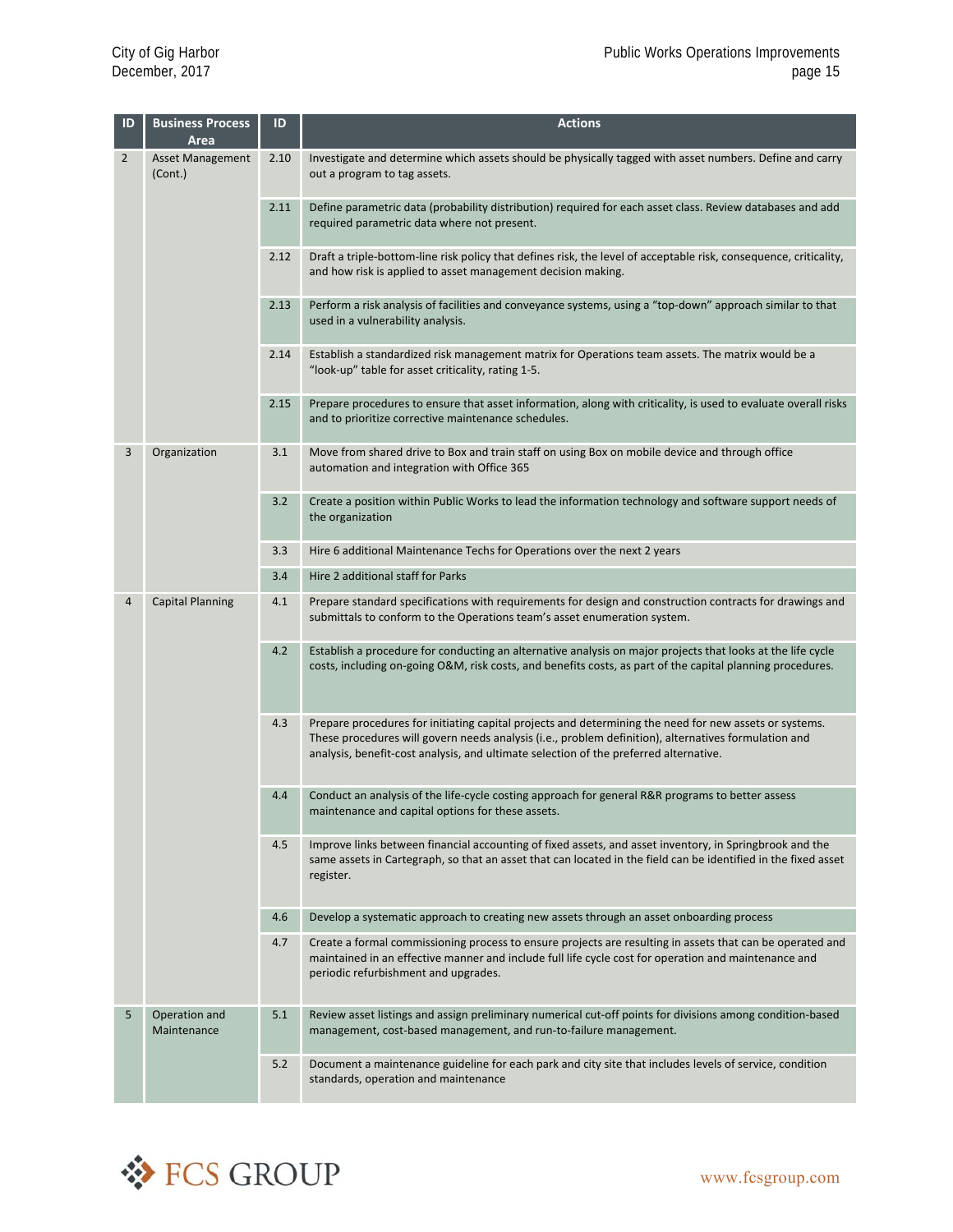| ID | <b>Business Process</b><br>Area         | ID   | <b>Actions</b>                                                                                                                                                                                                                                                                                     |
|----|-----------------------------------------|------|----------------------------------------------------------------------------------------------------------------------------------------------------------------------------------------------------------------------------------------------------------------------------------------------------|
| 5  | Operation and<br>Maintenance<br>(cont.) | 5.3  | Develop an operation and maintenance (O&M) strategy for all assets and facilities with mechanical and<br>electrical functionality.                                                                                                                                                                 |
|    |                                         | 5.4  | Prepare procedures for defining maintenance in a proactive plan that includes a schedule and expected<br>costs in order to effectively prioritize workload in Cartegraph.                                                                                                                          |
|    |                                         | 5.5  | Specify criticality as the starting point for prioritization with highly critical items getting the highest<br>attention for priority of work.                                                                                                                                                     |
|    |                                         | 5.6  | Review failure codes in Cartegraph and make sure that the codes support failure modes in all significant<br>asset classes (pipes, structures, pumps, etc.). Update as required.                                                                                                                    |
|    |                                         | 5.7  | Educate staff on use of failure codes and failure analysis.                                                                                                                                                                                                                                        |
|    |                                         | 5.8  | Prepare procedures to require that root-cause analyses be performed for all assets requiring reactive<br>maintenance or removal from service and require that failure codes be used to record the event in<br>Cartegraph. There should also be a requirement to record a brief failure evaluation. |
|    |                                         | 5.9  | Develop a stormwater system cleaning program coordinated with the street sweeping program                                                                                                                                                                                                          |
|    |                                         | 5.10 | Develop an asset management strategy as a pilot program as part of the update of the water system plan                                                                                                                                                                                             |
|    |                                         | 5.11 | Prepare a plan to prioritize and budget the effort of the backflow program                                                                                                                                                                                                                         |
| 6  | Condition<br>Monitoring                 | 6.1  | Define the different kinds of condition monitoring methods and frequencies that will be used to track<br>asset performance and reliability.                                                                                                                                                        |
|    |                                         | 6.2  | Prepare procedures to update the condition assessment program and use the results in normal<br>operations, where possible. Based on the results, expand the program over time to all assets qualifying for<br>assessment.                                                                          |
|    |                                         | 6.3  | Prepare procedures for using trend analyses of assessed condition, along with criticality and performance<br>measures, to analyze and to forecast R&R needs, timing, and costs.                                                                                                                    |
| 7  | Finance                                 | 7.1  | Expand the use of Budget Notebooks through an online access to the actual financial information.                                                                                                                                                                                                   |
|    |                                         | 7.2  | Educate staff on how to look at budget versus actuals on a monthly basis                                                                                                                                                                                                                           |
|    |                                         | 7.3  | Perform a detailed analysis of funding requirements to maintain the street and transportation assets and<br>meet growing levels of service demands                                                                                                                                                 |
| 8  | Information<br>Systems                  | 8.1  | Create a field in Cartegraph to track criticality ratings for assets using a 1-5 rating where 1 is a highly<br>critical asset and 5 is a low criticality.                                                                                                                                          |
|    |                                         | 8.2  | Reduce the number of task and work order status indicators in Cartegraph to four; preventive, corrective,<br>emergency and regulatory.                                                                                                                                                             |
|    |                                         | 8.3  | Define maintenance activities at the appropriate asset level with the minimal number of work order status<br>indicators.                                                                                                                                                                           |
|    |                                         | 8.4  | Develop a technology roadmap for how Cartegraph is going to be maintained, used by the staff, and<br>integrated with other systems.                                                                                                                                                                |
|    |                                         | 8.5  | Prepare the specifications for a software product that can help the Operations team perform trending<br>analysis of assessed condition, criticality and system performance that may also be used to forecast R&R<br>needs, timing, and costs.                                                      |

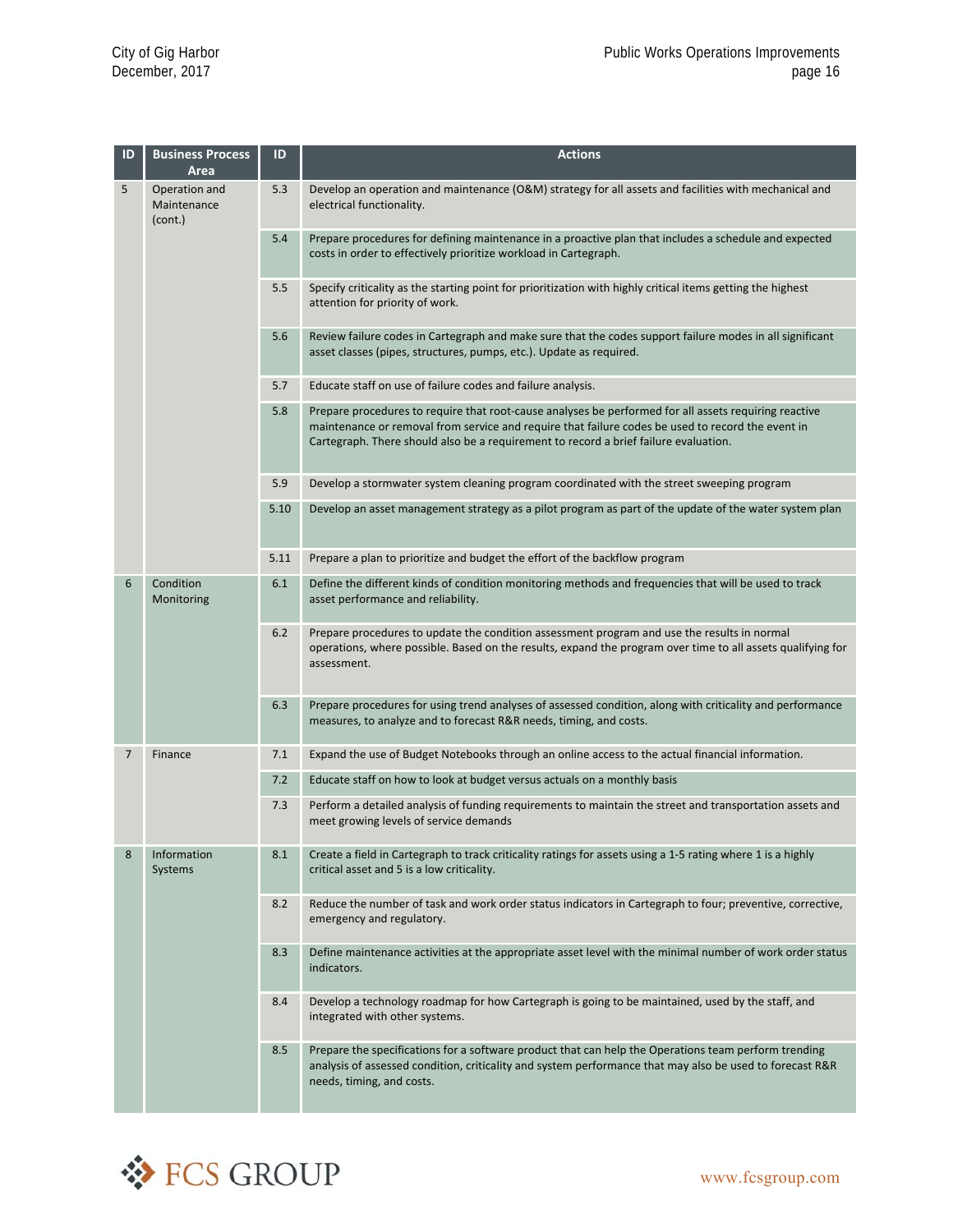| ID | <b>Business Process</b><br>Area | ID   | <b>Actions</b>                                                                                                                                                                             |
|----|---------------------------------|------|--------------------------------------------------------------------------------------------------------------------------------------------------------------------------------------------|
| 8  | Information<br>Systems (Cont.)  | 8.6  | Maintain a configuration management document for Cartegraph to track the configuration and on-going<br>system requirements.                                                                |
|    |                                 | 8.7  | Design an inventory management process using Cartegraph Storeroom module to track materials by work<br>order or a system that interfaces with Cartegraph to track materials by work order. |
|    |                                 | 8.8  | Maintain a Cartegraph user group and a user log with best practices, common issues, problems, and<br>solutions.                                                                            |
|    |                                 | 8.9  | Revisit the Issues Codes in the CIS and verify that they are easy to use, understandable to users and<br>relevant to the process of service request response                               |
|    |                                 | 8.10 | Improve staff education with Cartegraph training to align with the Asset Management Program goals.                                                                                         |
|    |                                 | 8.11 | Attach all work and task to an asset within Cartegraph.                                                                                                                                    |
|    |                                 | 8.12 | Ensure that all Operations resources are set up in Cartegraph to include rates for craft type, equipment,<br>supplies and materials, external contractors/vendors                          |
|    |                                 | 8.13 | Assign and train someone to be the Cartegraph specialist with a backup person                                                                                                              |
|    |                                 | 8.14 | Get assets into GIS and Cartegraph. Update the water system, street, and park assets in GIS with asset<br>records in Cartegraph                                                            |
|    |                                 | 8.15 | Create a standard asset hierarchy to be used in Cartegraph, GIS, and Springbrook that includes an asset<br>numbering system                                                                |
|    |                                 | 8.16 | Investigate the use of Cartegraph as the standard time keeping system for field staff and how the system<br>can interface with payroll to reduce manual data entry                         |
|    |                                 | 8.17 | Implement a criticality process to prioritize maintenance and repair of stormwater assets within the<br>Cartegraph system                                                                  |

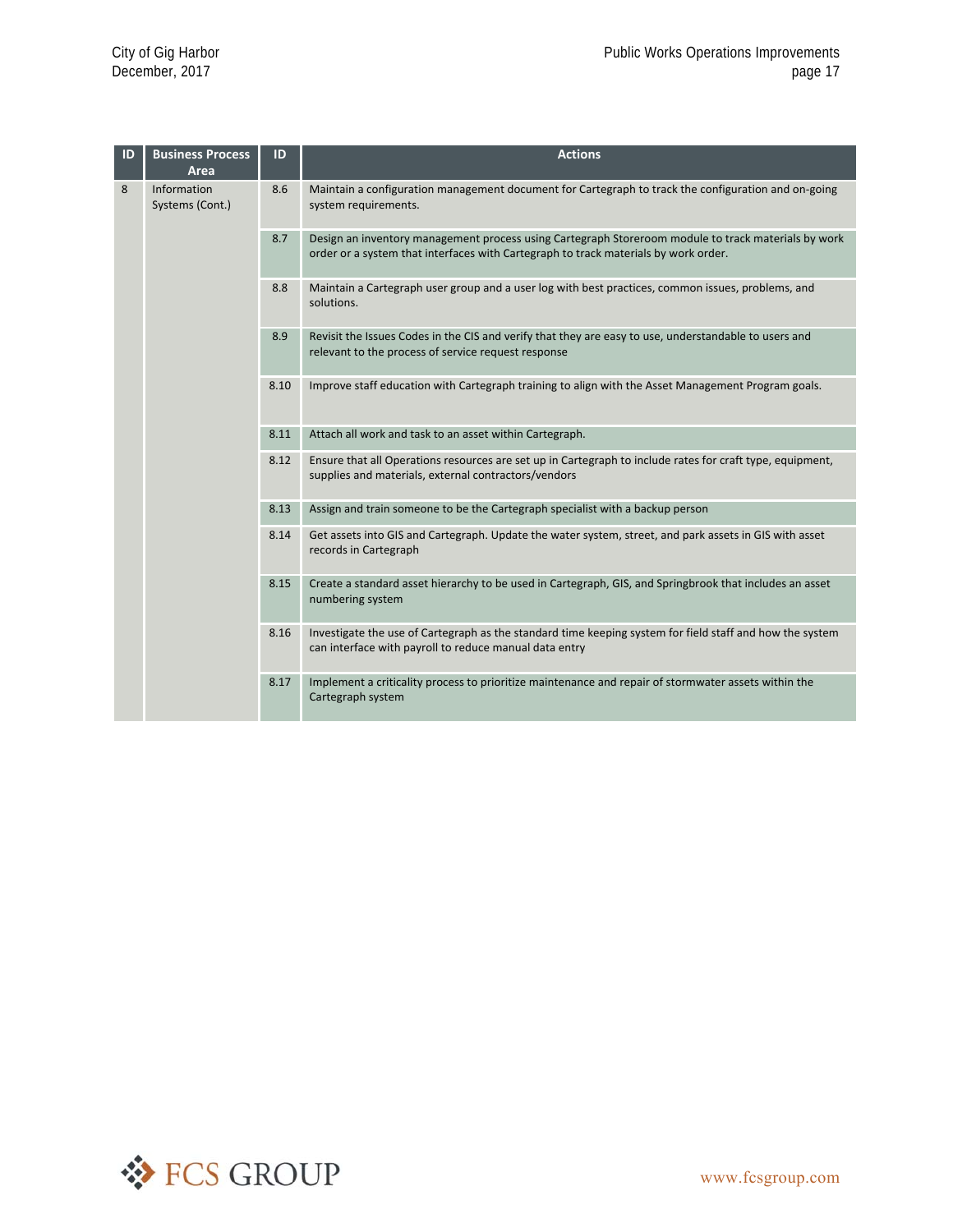# APPENDIX A – BENCHMARK COMPARISONS

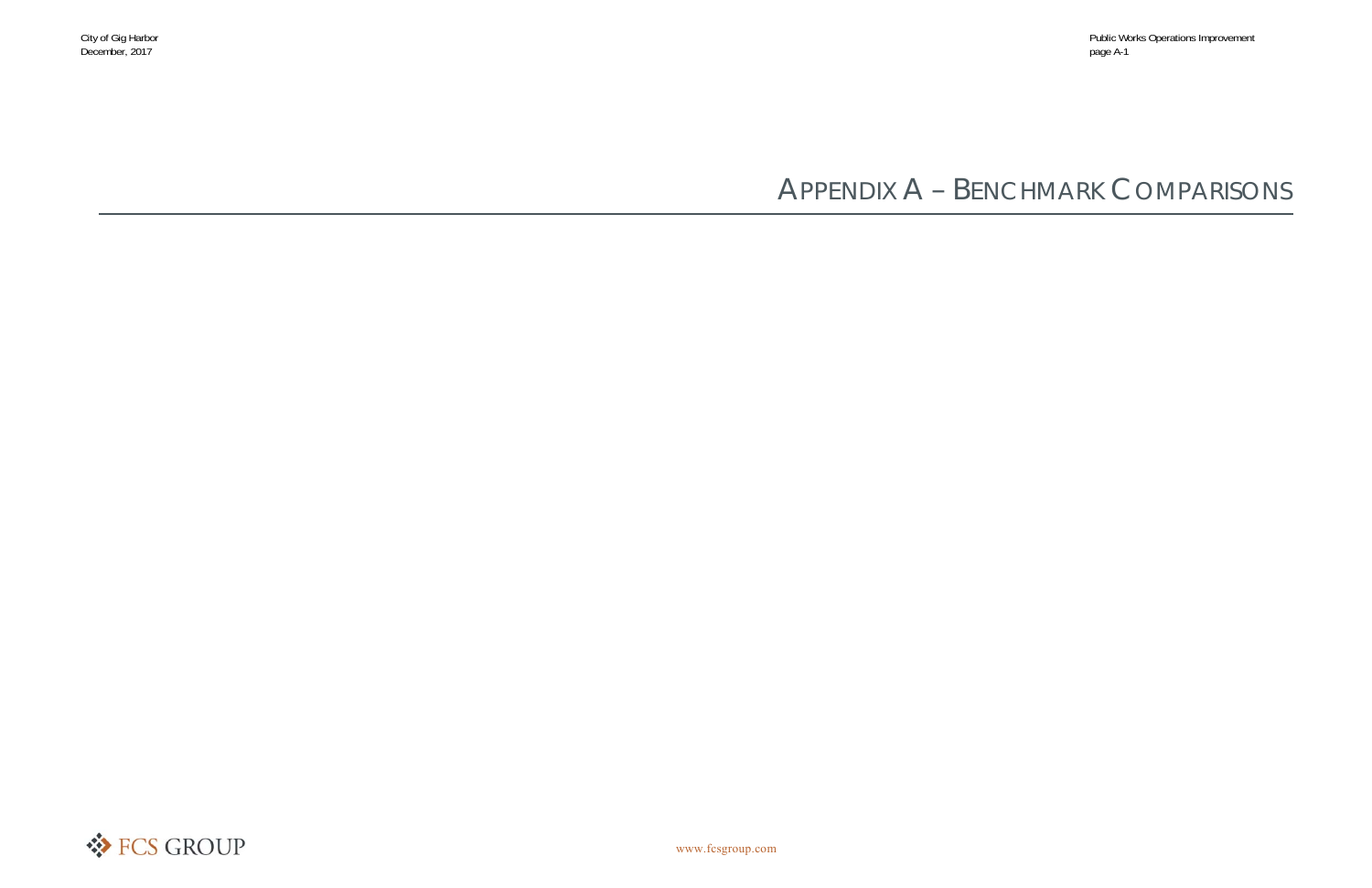## City of Gig Harbor<br>December, 2017<br>page A-2

| Comparative Statistics                                                 |                           |      |                               |                                             |               |                    |                                |                      |            |                   |              |                             |                                           |      |                |                           |              |                             |               |                      |
|------------------------------------------------------------------------|---------------------------|------|-------------------------------|---------------------------------------------|---------------|--------------------|--------------------------------|----------------------|------------|-------------------|--------------|-----------------------------|-------------------------------------------|------|----------------|---------------------------|--------------|-----------------------------|---------------|----------------------|
|                                                                        | <b>Gig Harbor</b>         |      | Kenmore                       | <b>Bothell</b>                              | <b>Burien</b> |                    | Camas                          | <b>Lake Oswego</b>   |            | <b>Mill Creek</b> |              | <b>Mountlake</b><br>Terrace | <b>Mukilteo</b>                           |      | Tukwila        | <b>Des Moines</b>         |              | SeaTac                      |               | <b>Mercer Island</b> |
| Average 3-Year (2014-2016) Operating Expenditures (incl. debt service) |                           |      |                               |                                             |               |                    |                                |                      |            |                   |              |                             |                                           |      |                |                           |              |                             |               |                      |
| Administration                                                         |                           |      | $\star$                       | $3,400,983$ \$<br>\$                        |               | 650,727            | $\star$                        | \$<br>$2,018,968$ \$ |            | 362,340           |              | $\star$                     | 298,193<br>S.                             | S.   | $1,442,687$ \$ | $3,362,884$ \$            |              | $378,151$ \$                |               | 898,613              |
| <b>Facilities Maintenance</b>                                          |                           |      | $^{\star}$                    | 1,106,002<br>\$                             |               | $\star$            |                                | $\star$              | $\sqrt{2}$ | 214,036           |              |                             |                                           |      | 1,505,110      | $\star$                   |              | $\star$                     | -\$           | 502,185              |
| <b>Fleet Management</b>                                                |                           |      | $\star$                       | 872,897<br>\$                               |               | $\star$            | $\star$                        |                      |            |                   | $\mathbb{S}$ | 909,733                     |                                           |      |                | $\star$                   | $\mathbb{S}$ | 566,147                     | $\mathcal{S}$ | 512,677              |
| <b>Misc</b>                                                            | $\star$                   |      | $\star$                       |                                             |               | $\star$            | 2,929,720<br><sup>\$</sup>     | $\star$              |            | $\star$           |              |                             | $\star$                                   | -\$  | 456,645        | $\star$                   |              | $\star$                     | $\mathcal{L}$ | 31,582               |
| <b>Parks Maintenance</b>                                               | 890,996<br>$\mathcal{S}$  | - \$ | $959,170$ \$                  | 1,642,234                                   |               |                    | $893,649$ \$<br>$\mathfrak{L}$ | $3,004,328$ \$       |            | $350,955$ \$      |              | $650,565$ \$                | 630,102                                   | - \$ | 1,299,414      | $\star$                   | $\mathbb{S}$ | 1,430,651                   | \$            | 2,175,939            |
| <b>Storm</b>                                                           | $\mathcal{S}$             |      | 983,871   \$ 1,526,701        | $2,556,772$ \$<br>$\vert$ \$                |               | 3,279,756          | $801,037$ \$<br>- \$           | $2,779,633$ \$       |            | $640,037$   \$    |              | 1,915,001                   | $1,783,209$ \$<br>IS.                     |      | $2,436,415$ \$ | $2,427,854$ \$            |              | $1,477,001$ \$              |               | 871,871              |
| <b>Street</b>                                                          |                           |      | $1,957,014$ \$ $1,454,505$ \$ | $2,532,825$ \$                              |               | $2,646,903$ \$     | $1,641,105$ \$                 | $3,907,443$ \$       |            | $536,400$ \$      |              | 793,537 \$                  | $812,507$ \$                              |      | $2,794,443$ \$ | $1,279,767$ \$            |              | $8,726,190$ \$              |               | 1,069,717            |
|                                                                        |                           |      |                               | $3,831,881$ \$ $3,940,375$ \$ 12,111,714 \$ |               |                    |                                | $11,710,371$ \$      |            |                   |              |                             |                                           |      |                |                           |              |                             |               |                      |
| Total                                                                  | - \$                      |      |                               |                                             |               | $6,577,386$ \ \ \$ | $6,265,511$ \ \$               |                      |            | $2,103,767$ \$    |              | $4,268,836$ \$              | $4,665,902$ \$                            |      | $9,934,714$ \$ |                           |              | $7,070,505$ \$12,578,141 \$ |               | 6,062,584            |
| 2016 Operating Expenditures                                            | $\star$                   |      | $\star$                       |                                             |               |                    | $\star$                        |                      |            |                   |              |                             |                                           |      |                |                           |              |                             |               |                      |
| Administration                                                         |                           |      |                               | $3,590,320$ \$<br>\$                        |               | 672,515<br>$\star$ | $\star$                        | \$<br>$2,116,000$ \$ |            | 294,977           |              |                             | $414,951$ \$<br><sup>\$</sup>             |      | $1,525,541$ \$ | $3,611,616$ \$<br>$\star$ |              | $403,558$ \$                |               | 946,032              |
| <b>Facilities Maintenance</b>                                          |                           |      | $\star$                       | 1,102,504<br>$\mathcal{S}$                  |               |                    |                                | $\star$              | \$         | 194,575           |              |                             | $\frac{1}{2}$ , 1,215,200 \ \$            |      | 1,608,138      |                           |              |                             | - \$          | 556,117              |
| <b>Fleet Management</b>                                                | $\star$                   |      | $\star$                       | 870,897<br>\$                               |               |                    | $\star$                        |                      |            |                   | \$           | 816,071                     |                                           |      |                | $\star$                   | $\mathbb{S}$ | 507,203                     | \$            | 578,923              |
| <b>Misc</b>                                                            | $\star$                   |      | $\star$                       | $\star$                                     |               | $\star$            | 2,827,803<br><sup>\$</sup>     | $\star$              |            | $\star$           |              |                             | $\star$                                   | -\$  | 463,493        | $\star$                   |              | $\star$                     | $\mathcal{L}$ | 35,500               |
| <b>Parks Maintenance</b>                                               | 912,100<br>$\mathfrak{L}$ | - \$ | $959,170$ \$                  | 1,750,202                                   |               |                    | $909,869$ \$<br>$\mathfrak{L}$ | $3,107,000$ \$       |            | $346,839$ \$      |              | $649,167$ \$                | 627,415                                   | \$   | 1,392,460      | $\star$                   | $\mathbb{S}$ | 1,450,939                   | $\mathcal{S}$ | 2,278,526            |
| <b>Storm</b>                                                           |                           |      | $1,195,428$ \$ 1,526,701      | 2,676,342<br>- \$                           | - \$          | $3,142,970$ \$     | $832,022$ \$                   | $2,321,000$ \$       |            | $683,147$ \$      |              | 2,010,637                   | $2,198,159$ \$<br>$\vert$ \$              |      | $2,651,296$ \$ | $2,663,356$ \$            |              | $1,719,379$ \$              |               | 978,904              |
| <b>Street</b>                                                          |                           |      | $1,975,461$ \$ $1,454,505$ \$ | $2,667,597$ \$                              |               | $2,538,530$ \$     | $1,595,287$ \$                 | $5,712,000$ \ \$     |            | $547,111$ \$      |              | $779,755$ \$                | $820,140$ \$                              |      | $2,957,703$ \$ | $1,494,294$ \$            |              | $4,688,634$ \$              |               | 1,040,948            |
| Total                                                                  |                           |      |                               | $4,082,989$ \$ 3,940,375 \$ 12,657,862 \$   |               | $6,354,015$ \$     | $6,164,981$ \$                 | $13,256,000$ \$      |            | $2,066,648$ \$    |              |                             | $4,255,630$ \$ 5,275,865 \$ 10,598,631 \$ |      |                | 7,769,266 \$              |              | $8,769,713$ \$              |               | 6,414,950            |
| <b>2016 FTEs</b>                                                       |                           |      |                               |                                             |               |                    |                                |                      |            |                   |              |                             |                                           |      |                |                           |              |                             |               |                      |
| Administration                                                         | 3.00                      |      | $\star$                       | 25.71                                       |               | 3.00               | $\star$                        | 10.00                |            | 1.85              |              |                             |                                           |      | 11.00          | 23.00                     |              | 3.15                        |               | 6.20                 |
| <b>Facilities Maintenance</b>                                          | 1.60                      |      | $\star$                       | 5.30                                        |               |                    | $\star$                        |                      |            | 1.25              |              |                             |                                           |      | 9.00           |                           |              |                             |               | 1.50                 |
| <b>Fleet Management</b>                                                |                           |      | $\star$                       | 2.80                                        |               |                    | $\star$                        |                      |            |                   |              | 2.20                        | $\star$                                   |      |                | $\star$                   |              | 0.50                        |               | 1.30                 |
| <b>Misc</b>                                                            | 13.70                     |      | $\star$                       |                                             |               | $\star$            | 10.70                          |                      |            | $\star$           |              | $\star$                     | $\star$                                   |      | 4.00           | $\star$                   |              | $\star$                     |               |                      |
| <b>Parks Maintenance</b>                                               | 6.60                      |      | 4.53                          |                                             |               |                    |                                | 11.00                |            | 2.45              |              | 5.08                        |                                           |      | 8.00           |                           |              |                             |               | 9.75                 |
|                                                                        | $\star$                   |      |                               | 18.35                                       |               | 12.90              |                                |                      |            |                   |              |                             | $\star$                                   |      |                | 12.50                     |              | 9.00                        |               | 3.25                 |
| <b>Storm</b>                                                           |                           |      | 2.34                          |                                             |               |                    | 4.30                           | 3.90                 |            | 1.00              |              | 7.30                        |                                           |      | 12.50          |                           |              |                             |               |                      |
| <b>Street</b>                                                          |                           |      | 4.23                          | 11.71                                       |               | 9.60               | 5.25                           | 5.00                 |            | 2.95              |              | 3.95                        |                                           |      | 12.00          | 4.90                      |              | 11.05                       |               | 3.70                 |
| Total                                                                  | 24.90                     |      | 11.10                         | 63.87                                       |               | 25.50              | 20.25                          | 29.90                |            | 9.50              |              | 18.53                       | 20.50                                     |      | 56.50          | 40.40                     |              | 23.70                       |               | 25.70                |
| 2016 Cost per FTE                                                      |                           |      |                               |                                             |               |                    |                                |                      |            |                   |              |                             |                                           |      |                |                           |              |                             |               |                      |
| Administration                                                         |                           |      |                               | \$139,647                                   |               | \$224,172          |                                | \$211,600            |            | \$159,447         |              |                             |                                           |      | 138,685.55     | 157,026.78                |              | 128,113.65                  |               | 152,585.81           |
| <b>Facilities Maintenance</b>                                          |                           |      |                               | \$208,020                                   |               |                    |                                |                      |            | \$155,660         |              |                             |                                           |      | 178,682.00     |                           |              |                             |               | 370,744.67           |
| <b>Fleet Management</b>                                                |                           |      |                               | \$311,034                                   |               |                    |                                |                      |            |                   |              | \$370,941                   |                                           |      |                |                           |              | 1,014,406.00                |               | 445,325.38           |
| <b>Misc</b>                                                            |                           |      |                               |                                             |               |                    | \$264,281                      |                      |            |                   |              |                             |                                           |      | 115,873.25     |                           |              |                             |               |                      |
| <b>Parks Maintenance</b>                                               | \$138,197                 |      | \$211,737                     |                                             |               |                    |                                | \$282,455            |            | \$141,567         |              | \$127,789                   |                                           |      | 174,057.50     |                           |              |                             |               | 233,694.97           |
| <b>Storm</b>                                                           |                           |      | \$652,436                     | \$145,850                                   |               | \$243,641          | \$193,493                      | \$595,128            |            | \$683,147         |              | \$275,430                   |                                           |      | 212,103.68     | 213,068.48                |              | 191,042.11                  |               | 301,201.23           |
| <b>Street</b>                                                          |                           |      | \$343,854                     | \$227,805                                   |               | \$264,430          | \$303,864                      | \$1,142,400          |            | \$185,461         |              | \$197,406                   |                                           |      | 246,475.25     | 304,957.96                |              | 424,310.77                  |               | 281,337.30           |
| Total                                                                  | \$163,975                 |      | \$354,989                     | \$198,182                                   |               | \$249,177          | \$304,444                      | \$443,344            |            | \$217,542         |              | \$229,662                   | \$257,359                                 |      | \$187,586      | \$192,309                 |              | \$370,030                   |               | \$249,609            |
| 2016 Cost per 1,000 people                                             |                           |      |                               |                                             |               |                    |                                |                      |            |                   |              |                             |                                           |      |                |                           |              |                             |               |                      |
| Population                                                             | 9,065                     |      | 22,320                        | 43,980                                      |               | 50,000             | 21,810                         | 37,425               |            | 19,900            |              | 21,090                      | 21,070                                    |      | 19,540         | 30,570                    |              | 27,810                      |               | 23,660               |
| <b>Administration</b>                                                  |                           |      |                               | \$81,635                                    |               | \$13,450           |                                | \$56,540             |            | \$14,823          |              |                             | \$19,694                                  |      | \$78,073       | \$118,142                 |              | \$14,511                    |               | \$39,984             |
| <b>Facilities Maintenance</b>                                          |                           |      |                               | \$25,068                                    |               |                    |                                |                      |            | \$9,778           |              |                             | \$57,674                                  |      | \$82,300       |                           |              |                             |               | \$23,505             |
| <b>Fleet Management</b>                                                |                           |      |                               | \$19,802                                    |               |                    |                                |                      |            |                   |              | \$38,695                    |                                           |      |                |                           |              | \$18,238                    |               | \$24,468             |
| <b>Misc</b>                                                            |                           |      |                               |                                             |               |                    | \$129,656                      |                      |            |                   |              |                             |                                           |      | \$23,720       |                           |              |                             |               | \$1,500              |
|                                                                        |                           |      |                               |                                             |               |                    |                                |                      |            |                   |              |                             |                                           |      |                |                           |              |                             |               |                      |
| <b>Parks Maintenance</b>                                               | \$100,618                 |      | \$42,974                      | \$39,795                                    |               |                    | \$41,718                       | \$83,019             |            | \$17,429          |              | \$30,781                    | \$29,778                                  |      | \$71,262       |                           |              | \$52,173                    |               | \$96,303             |
| <b>Storm</b>                                                           | \$131,873                 |      | \$68,401                      | \$60,854                                    |               | \$62,859           | \$38,149                       | \$62,017             |            | \$34,329          |              | \$95,336                    | \$104,326                                 |      | \$135,686      | \$87,123                  |              | \$61,826                    |               | \$41,374             |
| <b>Street</b>                                                          | \$217,922                 |      | \$65,166                      | \$60,655                                    |               | \$50,771           | \$73,145                       | \$152,625            |            | \$27,493          |              | \$36,973                    | \$38,925                                  |      | \$151,367      | \$48,881                  |              | \$168,595                   |               | \$43,996             |
| Total                                                                  | \$450,412                 |      | \$176,540                     | \$287,809                                   |               | \$127,080          | \$282,668                      | \$354,202            |            | \$103,852         |              | \$201,784                   | \$250,397                                 |      | \$542,407      | \$254,147                 |              | \$315,344                   |               | \$271,131            |
| 2016 FTEs per 1,000 People                                             |                           |      |                               |                                             |               |                    |                                |                      |            |                   |              |                             |                                           |      |                |                           |              |                             |               |                      |
| Population                                                             | 9,065                     |      | 22,320                        | 43,980                                      |               | 50,000             | 21,810                         | 37,425               |            | 19,900            |              | 21,090                      | 21,070                                    |      | 19,540         | 30,570                    |              | 27,810                      |               | 23,660               |
| Administration                                                         |                           | 0.33 |                               | 0.58                                        |               | 0.06               |                                | 0.27                 |            | 0.09              |              |                             |                                           |      | 0.56           | 0.75                      |              | 0.11                        |               | 0.26                 |
| <b>Facilities Maintenance</b>                                          |                           | 0.18 |                               | 0.12                                        |               |                    |                                |                      |            | 0.06              |              |                             |                                           |      | 0.46           |                           |              |                             |               | 0.06                 |
| <b>Fleet Management</b>                                                |                           |      |                               | 0.06                                        |               |                    |                                |                      |            |                   |              | 0.10                        |                                           |      |                |                           |              | 0.02                        |               | 0.05                 |
| <b>Misc</b>                                                            |                           | 1.51 |                               |                                             |               |                    | 0.49                           |                      |            |                   |              |                             |                                           |      | 0.20           |                           |              |                             |               |                      |
| <b>Parks Maintenance</b>                                               |                           | 0.73 | 0.20                          |                                             |               |                    |                                | 0.29                 |            | 0.12              |              | 0.24                        |                                           |      | 0.41           |                           |              |                             |               | 0.41                 |
| <b>Storm</b>                                                           |                           |      | 0.10                          | 0.42                                        |               | 0.26               | 0.20                           | 0.10                 |            | 0.05              |              | 0.35                        |                                           |      | 0.64           | 0.41                      |              | 0.32                        |               | 0.14                 |
| <b>Street</b>                                                          |                           |      | 0.19                          | 0.27                                        |               | 0.19               | 0.24                           | 0.13                 |            | 0.15              |              | 0.19                        |                                           |      | 0.61           | 0.16                      |              | 0.40                        |               | 0.16                 |
| Total                                                                  |                           | 2.75 | 0.50                          | 1.45                                        |               | 0.51               | 0.93                           | 0.80                 |            | 0.48              |              | 0.88                        | 0.97                                      |      | 2.89           | 1.32                      |              | 0.85                        |               | 1.09                 |
|                                                                        |                           |      |                               |                                             |               |                    |                                |                      |            |                   |              |                             |                                           |      |                |                           |              |                             |               |                      |

\*Items included are either in the PW fund or specific relative enterprise funds

Mukilteo does not have a functionalized employment within the Public Works department.

**Source:** City budgets.

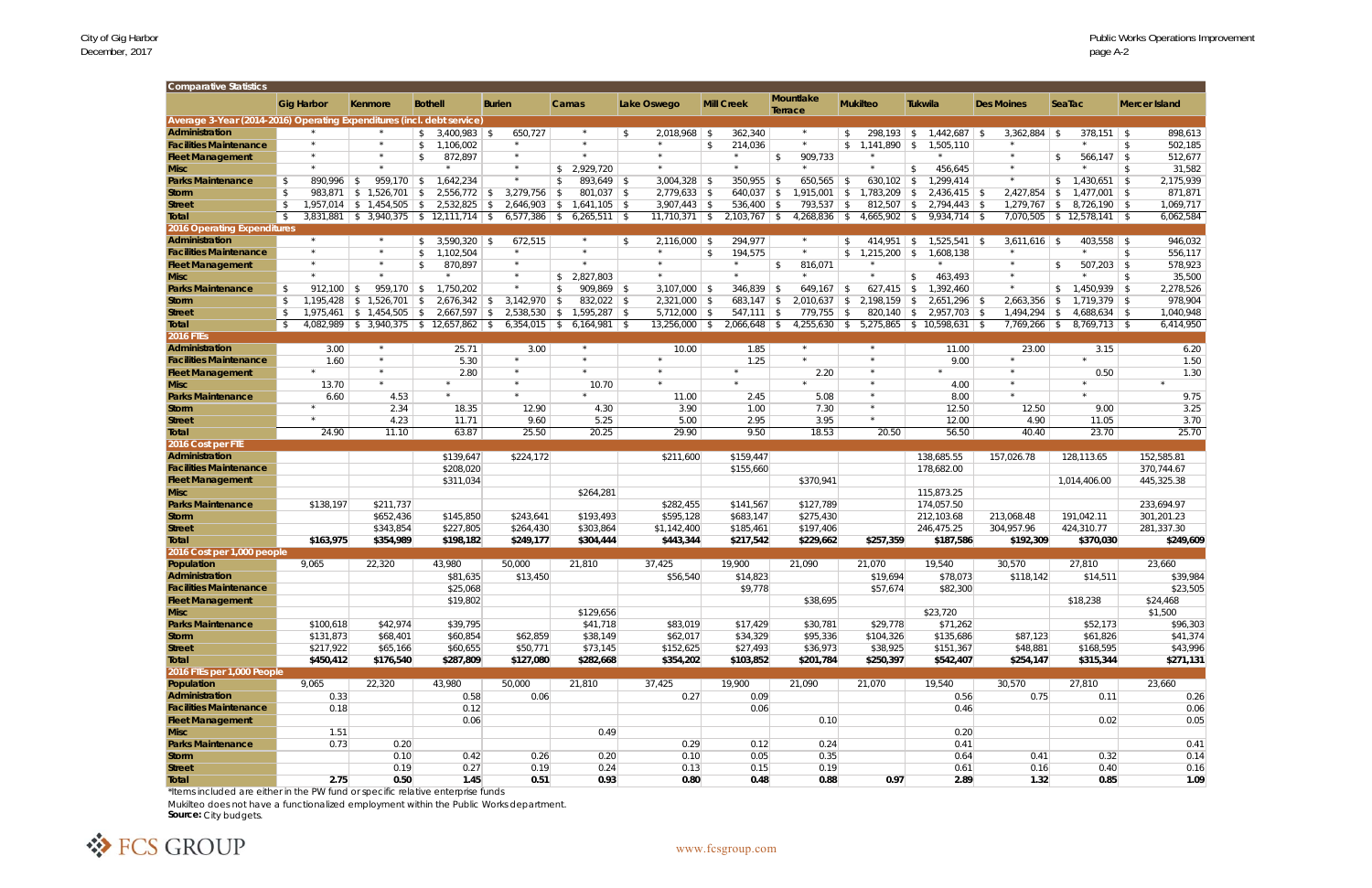# APPENDIX B – LEVEL OF SERVICE MATRIX

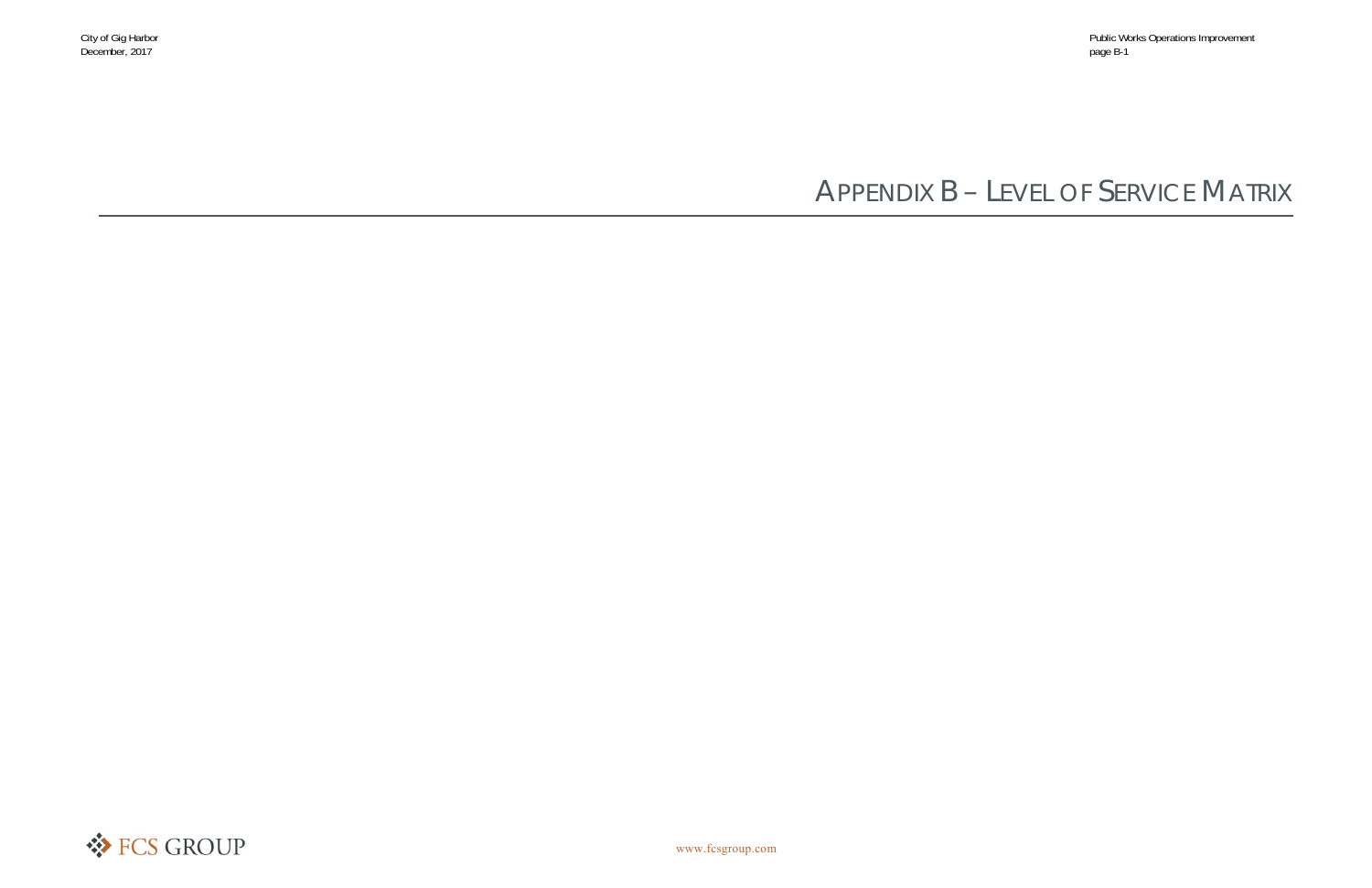of notified safety requests responded within 24 hours

of notified safety requests resolved within one<br>ear

of health and safety incidents per month of health or public warnings per capita

of spill response within 1 hour (2 hours after purs)

of priority roadways cleared within 24 hours of storm event

of system completed within program schedule per ear!

|                                                                                                                                                                                                           |                |                                                                                                                                                                                                      |                                                                        |                               | <b>Level of Effort</b>        |                                 |                                                                                                                      |  |
|-----------------------------------------------------------------------------------------------------------------------------------------------------------------------------------------------------------|----------------|------------------------------------------------------------------------------------------------------------------------------------------------------------------------------------------------------|------------------------------------------------------------------------|-------------------------------|-------------------------------|---------------------------------|----------------------------------------------------------------------------------------------------------------------|--|
| <b>Level of Service</b>                                                                                                                                                                                   |                | <b>LOS Targets</b>                                                                                                                                                                                   | <b>Operational Activities</b>                                          | <b>Annual</b><br><b>Costs</b> | <b>Activity</b><br><b>FTE</b> | <b>Activity</b><br><b>Hours</b> | <b>Measure</b>                                                                                                       |  |
|                                                                                                                                                                                                           |                |                                                                                                                                                                                                      |                                                                        |                               |                               |                                 |                                                                                                                      |  |
| Manage public health, safety<br>and environmental risks<br>associated with Public Works<br>$\mathbf{1}$<br>systems and failed infrastructure<br>such as storm drains,<br>transportation, parks, and water | 1A             | Identified safety concerns, such as trip<br>hazards, are inspected within 2 hours<br>(during business hours) or within 4<br>hours (outside of normal business<br>hours) and resolved within one year | Utilize customer facing staff to quickly<br>respond to safety concerns | \$36,919                      | 0.43                          | 750                             | % of notified safety requests responde<br>hours                                                                      |  |
|                                                                                                                                                                                                           |                |                                                                                                                                                                                                      | Prioritize safety responses in the work<br>order system                | \$4,923                       | 0.06                          | 100                             | % of notified safety requests resolved<br>year                                                                       |  |
|                                                                                                                                                                                                           |                |                                                                                                                                                                                                      | Monitor ongoing system performance in<br>alignment with City goals     | \$5,119                       | 0.06                          | 104                             | % of success in meeting goals<br># of health and safety incidents per mo<br># of health or public warnings per capit |  |
|                                                                                                                                                                                                           | 1B             | Emergencies requiring public works<br>staff, such as spills, receive a prompt<br>response within 1 hour                                                                                              | Maintain on-call, and existing staff to<br>respond to emergencies      | \$7,679                       | 0.09                          | 156                             | % of spill response within 1 hour (2 hor<br>hours)<br># of staff trained in spill response                           |  |
|                                                                                                                                                                                                           | 1 <sup>C</sup> | Snow and ice treatment is performed<br>quickly and effectively to meet City<br>traffic safety standards                                                                                              | Maintain snow and ice removal plan and<br>track performance            | \$11,814                      | 0.14                          | 240                             | % of priority roadways cleared within 2<br>storm event                                                               |  |
|                                                                                                                                                                                                           | 1D             | The storm system is maintained to a<br>standard within the City's stated risk<br>tolerance                                                                                                           | Track design-related infrastructure issues                             | \$7,876                       | 0.09                          | 160                             | # complaints by event type                                                                                           |  |
|                                                                                                                                                                                                           |                |                                                                                                                                                                                                      | Maintain a weather response plan                                       | \$61,745                      | 0.65                          | 1248                            | # of stormwater complaints per capita<br>\$ per claim per year for all events                                        |  |
|                                                                                                                                                                                                           |                |                                                                                                                                                                                                      | Maintain a street sweeping program with<br>annual updates              | \$66,494                      | 0.70                          | 1344                            | % of system completed within program<br>year<br>Amount of debris removed                                             |  |

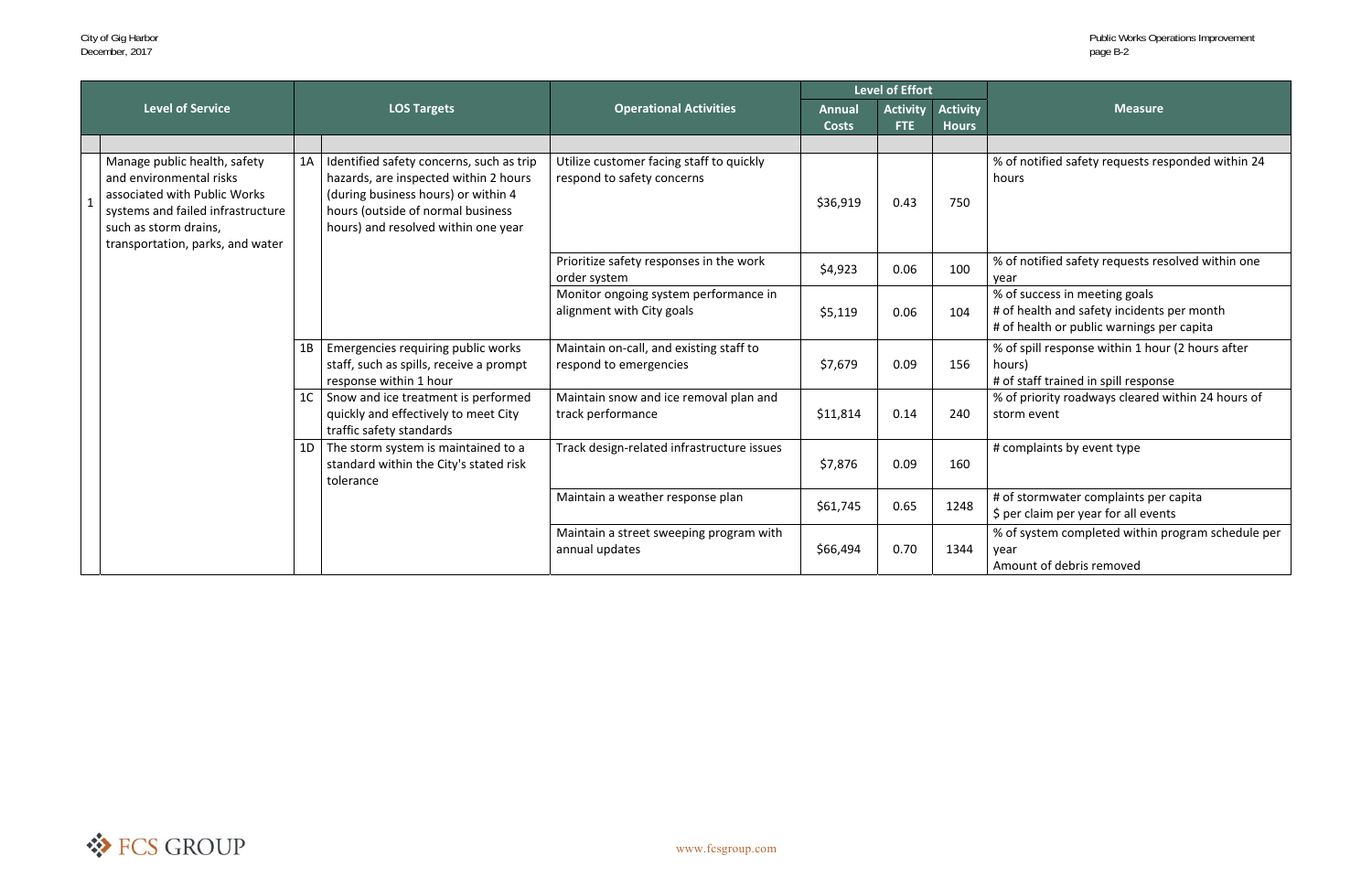- of service calls per year by departments (parks, orm, water, transportation)
- work requests responded to within 24 hours entified by problem
- ustomer survey after response
- of repairs completed outside of time range<br>anned
- of response time within 2 hour during regular usiness hours (90% of the time), and within 4 hours all other times (80% of the time)
- vg. response time to customer request
- of maintenance activity that is preventive

of incidents or risk events that occur per year

of overall budget on repair and replacement<br>of system scheduled in CIP

otal operating cost per property

atio of preventative and corrective maintenance<br>bending

of Actual versus Budgeted

|                |                                                                                                                                                           |                    |                                                                                                             |                                                                                                            | <b>Level of Effort</b>        |                               |                                 |                                |  |
|----------------|-----------------------------------------------------------------------------------------------------------------------------------------------------------|--------------------|-------------------------------------------------------------------------------------------------------------|------------------------------------------------------------------------------------------------------------|-------------------------------|-------------------------------|---------------------------------|--------------------------------|--|
|                | <b>Level of Service</b>                                                                                                                                   | <b>LOS Targets</b> |                                                                                                             | <b>Operational Activities</b>                                                                              | <b>Annual</b><br><b>Costs</b> | <b>Activity</b><br><b>FTE</b> | <b>Activity</b><br><b>Hours</b> |                                |  |
|                |                                                                                                                                                           |                    |                                                                                                             |                                                                                                            |                               |                               |                                 |                                |  |
| $\overline{2}$ | Provide consistent, equitable,<br>and timely standards of service<br>to the citizens of Gig Harbor at a<br>reasonable cost and within rates<br>and budget | 2A                 | Respond to customer work requests<br>within one working day and follow up<br>upon resolution of the request | Maintain staff capacity and resources to<br>meet customer response expectations                            | \$142,488                     | 1.50                          | 2880                            | # $c$<br>stc<br>%<br>ide<br>Cu |  |
|                |                                                                                                                                                           |                    |                                                                                                             | Repair system and assets in a timely<br>manner                                                             | \$189,984                     | 2.00                          | 3840                            | %<br>pla                       |  |
|                |                                                                                                                                                           |                    |                                                                                                             | Respond to customer service request 24/7<br>related to public safety, property, and city<br>infrastructure | \$142,488                     | 1.50                          | 2965                            | %<br>bu<br>at<br>Av            |  |
|                |                                                                                                                                                           | 2B                 | Managing assets and systems within<br>budget                                                                | Maintain a maintenance strategy that<br>involves the utility, private and public                           | \$2,560                       | 0.03                          | 52                              | %                              |  |
|                |                                                                                                                                                           |                    |                                                                                                             | Maintain a risk based maintenance<br>program with annual updates                                           | \$2,560                       | 0.03                          | 52                              | #c                             |  |
|                |                                                                                                                                                           |                    |                                                                                                             | Facilitate system repair and replacement to<br>meet lowest lifecycle cost                                  | \$189,984                     | 2.00                          | 3840                            | %<br>%                         |  |
|                |                                                                                                                                                           |                    |                                                                                                             | Maintain an asset management strategy to<br>minimize lifecycle costs                                       | \$5,119                       | 0.06                          | 104                             | To                             |  |
|                |                                                                                                                                                           |                    |                                                                                                             | Maintain a risk based O&M strategy to<br>provide reliable and continuous service                           | \$284,976                     | 3.00                          | 5760                            | Ra<br>sp                       |  |
|                |                                                                                                                                                           |                    |                                                                                                             | Track operating budget and capital on a<br>monthly and annual basis                                        | \$2,954                       | 0.03                          | 60                              | %                              |  |

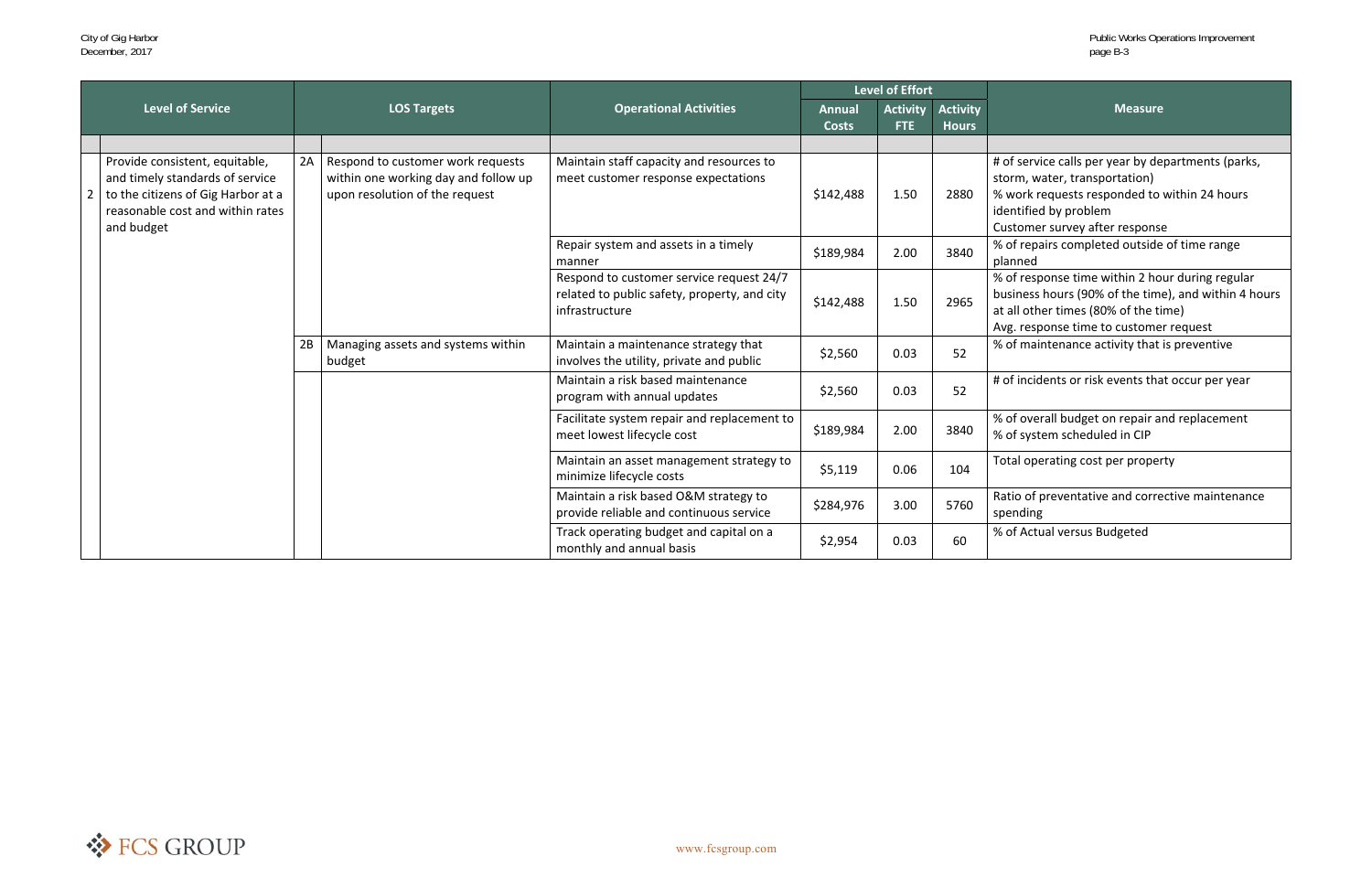- of Inspections completed with range of time anned
- of work order backlog on a monthly basis and % Inspected
- 
- vg. # of site visits per crew per day
- of maintenance driven by inspections
- of maintenance work completed with range of ne planned
- atio of planned to reactive work
- of maintained assets in Cartegraph by type (valves, or example)
- 
- per mile of street sweeped<br>street sweeping completed within target window
- 

of staff trained in meter reading

of meters replaced in conjunction with program al

and value of capital projects completed as entified in master plans

- capital dollars by discipline
- ost effectiveness of money spent
- of time spent on maintenance
- % of deferred PM
- % of labor hours for overtime
- of total budget spent on maintenance

of accuracy in predicted demand over a 3 year eriod

|                            |    |                                                                                                                  |                                                                                                       | <b>Level of Effort</b>        |                               |                                 |                                                                                                                                                                                                |
|----------------------------|----|------------------------------------------------------------------------------------------------------------------|-------------------------------------------------------------------------------------------------------|-------------------------------|-------------------------------|---------------------------------|------------------------------------------------------------------------------------------------------------------------------------------------------------------------------------------------|
| <b>Level of Service</b>    |    | <b>LOS Targets</b>                                                                                               | <b>Operational Activities</b>                                                                         | <b>Annual</b><br><b>Costs</b> | <b>Activity</b><br><b>FTE</b> | <b>Activity</b><br><b>Hours</b> |                                                                                                                                                                                                |
|                            |    |                                                                                                                  |                                                                                                       |                               |                               |                                 |                                                                                                                                                                                                |
| Level of Service 2 (Cont.) | 2C | Maintain Gig Harbor assets to the<br>lowest lifecycle cost while meeting<br>other levels of service expectations | Perform system inspection and<br>maintenance                                                          | \$142,488                     | 1.50                          | 2880                            | % of Inspections com<br>planned<br>% of work order back<br># and % Inspected<br>Avg. # of site visits po<br>% of maintenance dr<br>% of maintenance w<br>time planned<br>Ratio of planned to r |
|                            |    |                                                                                                                  | Utilize Cartegraph and GIS for establishing<br>and improving maintenance programs                     | \$5,907                       | 0.07                          | 120                             | % of maintained asse<br>for example)                                                                                                                                                           |
|                            |    | efficiencies                                                                                                     | Optimize street sweeping to maintain                                                                  | \$4,135                       | 0.05                          | 84                              | \$ per mile of street s<br>% street sweeping co                                                                                                                                                |
|                            |    |                                                                                                                  | Track and follow maintenance plan for City<br>vehicles                                                | \$1,772                       | 0.02                          | 36                              | % vehicle downtime                                                                                                                                                                             |
|                            |    |                                                                                                                  | Develop and follow a written meter<br>reading strategy to maintain consistency<br>and cost in service | \$1,969                       | 0.02                          | 45                              | # of staff trained in n                                                                                                                                                                        |
|                            | 2D | Optimize capital investments to<br>replace failing infrastructure and meet<br>future needs                       | Continue to work through meter<br>replacement strategy                                                | \$5,316                       | 0.06                          | 118                             | # of meters replaced<br>goal                                                                                                                                                                   |
|                            |    |                                                                                                                  | Follow CIP requirements identified in<br>master plan documents                                        | \$4,726                       | 0.05                          | 105                             | # and value of capita<br>identified in master p                                                                                                                                                |
|                            |    |                                                                                                                  | Monitor capital dollars spent on<br>maintaining parks, streets, stormwater and<br>water assets        | \$2,954                       | 0.03                          | 60                              | % capital dollars by o<br>Cost effectiveness of                                                                                                                                                |
|                            |    |                                                                                                                  | Track maintenance costs, planned,<br>unplanned and cyclic                                             | \$2,560                       | 0.03                          | 52                              | % of time spent on n<br>% of deferred PM<br>% of labor hours for<br>% of total budget spo                                                                                                      |
|                            |    |                                                                                                                  | Develop a method to forecast future<br>demands                                                        | \$2,461                       | 0.03                          | 50                              | % of accuracy in pred<br>period                                                                                                                                                                |

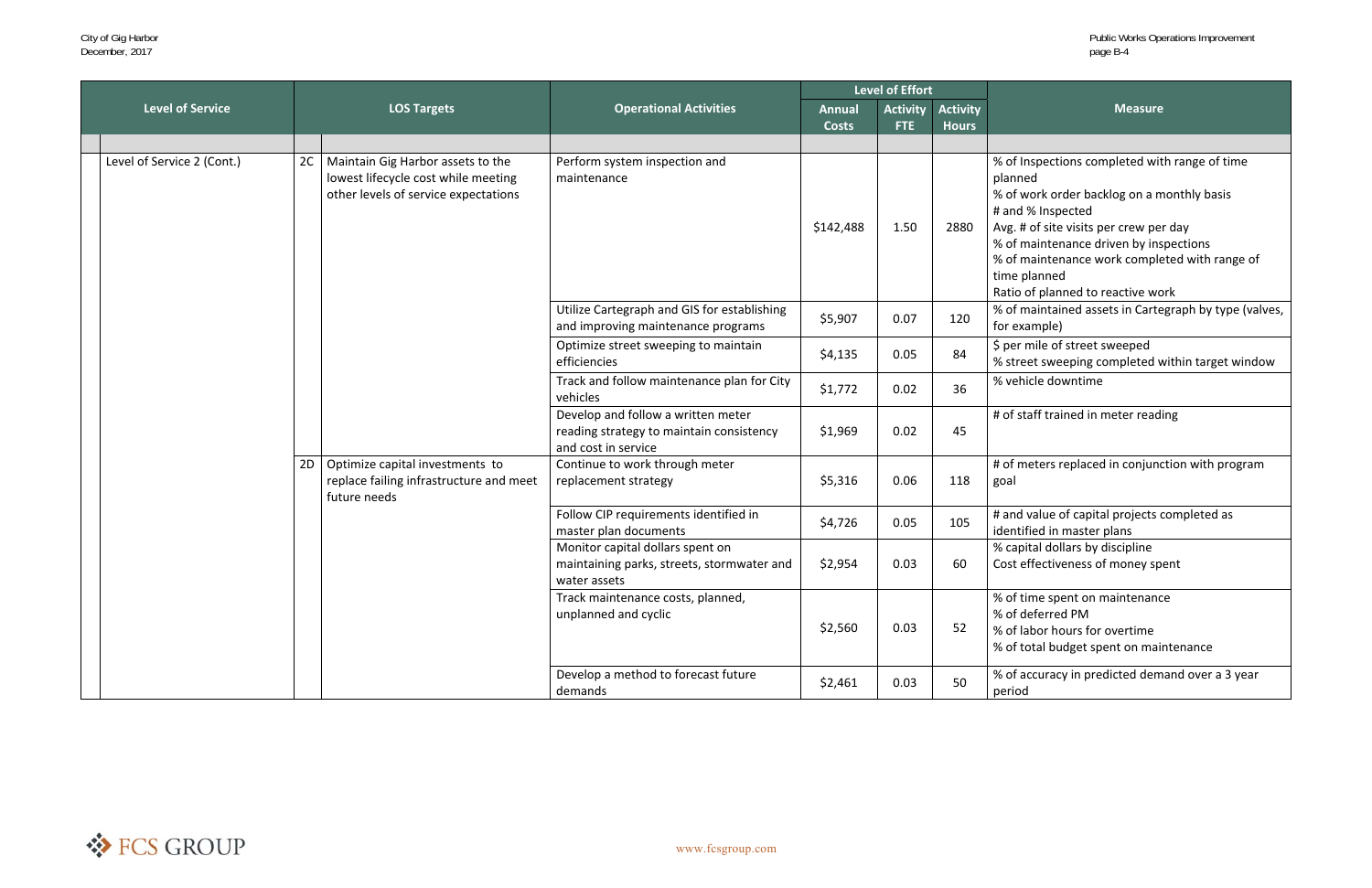compliance with facility maintenance plans

- of activities completed within timeframe as entified by maintenance plan
- and time spent maintaining park facilities as % of total maintenance time
- mpliance with historic preservation standards compliance with strategy

of stormwater quality complaints<br>stormwater quality structures near harbor

new development in compliance with standards and City Code

|                |                                                                                                                                                                                                   |    |                                                                                                                                                          |                                                                                                                     | Level of Effort               |                        |                                 |                               |
|----------------|---------------------------------------------------------------------------------------------------------------------------------------------------------------------------------------------------|----|----------------------------------------------------------------------------------------------------------------------------------------------------------|---------------------------------------------------------------------------------------------------------------------|-------------------------------|------------------------|---------------------------------|-------------------------------|
|                | <b>Level of Service</b>                                                                                                                                                                           |    | <b>LOS Targets</b>                                                                                                                                       | <b>Operational Activities</b>                                                                                       | <b>Annual</b><br><b>Costs</b> | <b>Activity</b><br>FTE | <b>Activity</b><br><b>Hours</b> |                               |
|                |                                                                                                                                                                                                   |    |                                                                                                                                                          |                                                                                                                     |                               |                        |                                 |                               |
| $\overline{3}$ | Maintain Gig Harbor's parks,<br>trails, recreation facilities, and<br>streetscapes to enhance the<br>City's multicultural heritage,<br>human history, environmental<br>features, and public image | 3A | Parks and other public spaces are<br>cleaned, managed and maintained in a<br>manner that fits with City goals and the<br>specific needs of each facility | Develop and follow maintenance plan City<br>facilities, including restrooms and docks                               | \$379,968                     | 4.00                   | 7705                            | %                             |
|                |                                                                                                                                                                                                   |    |                                                                                                                                                          | Track maintenance for public spaces<br>including mowing, sign maintenance,<br>fields, playgrounds, and parking lots | \$759,936                     | 8.00                   | 15455                           | %<br>ide<br>\$a<br>tot<br>Col |
|                |                                                                                                                                                                                                   |    |                                                                                                                                                          | Onboard new parks with consistent<br>maintenance strategies                                                         | \$9,845                       | 0.11                   | 225                             | %                             |
|                |                                                                                                                                                                                                   | 3B | Harbor is clean and free of visual water<br>impairments                                                                                                  | Maintain pollution prevention devices that<br>discharge into harbor                                                 | \$12,306                      | 0.14                   | 250                             | # o<br>#s                     |
|                |                                                                                                                                                                                                   |    |                                                                                                                                                          | Track development compliance                                                                                        | \$2,461                       | 0.03                   | 50                              | %r<br>and                     |

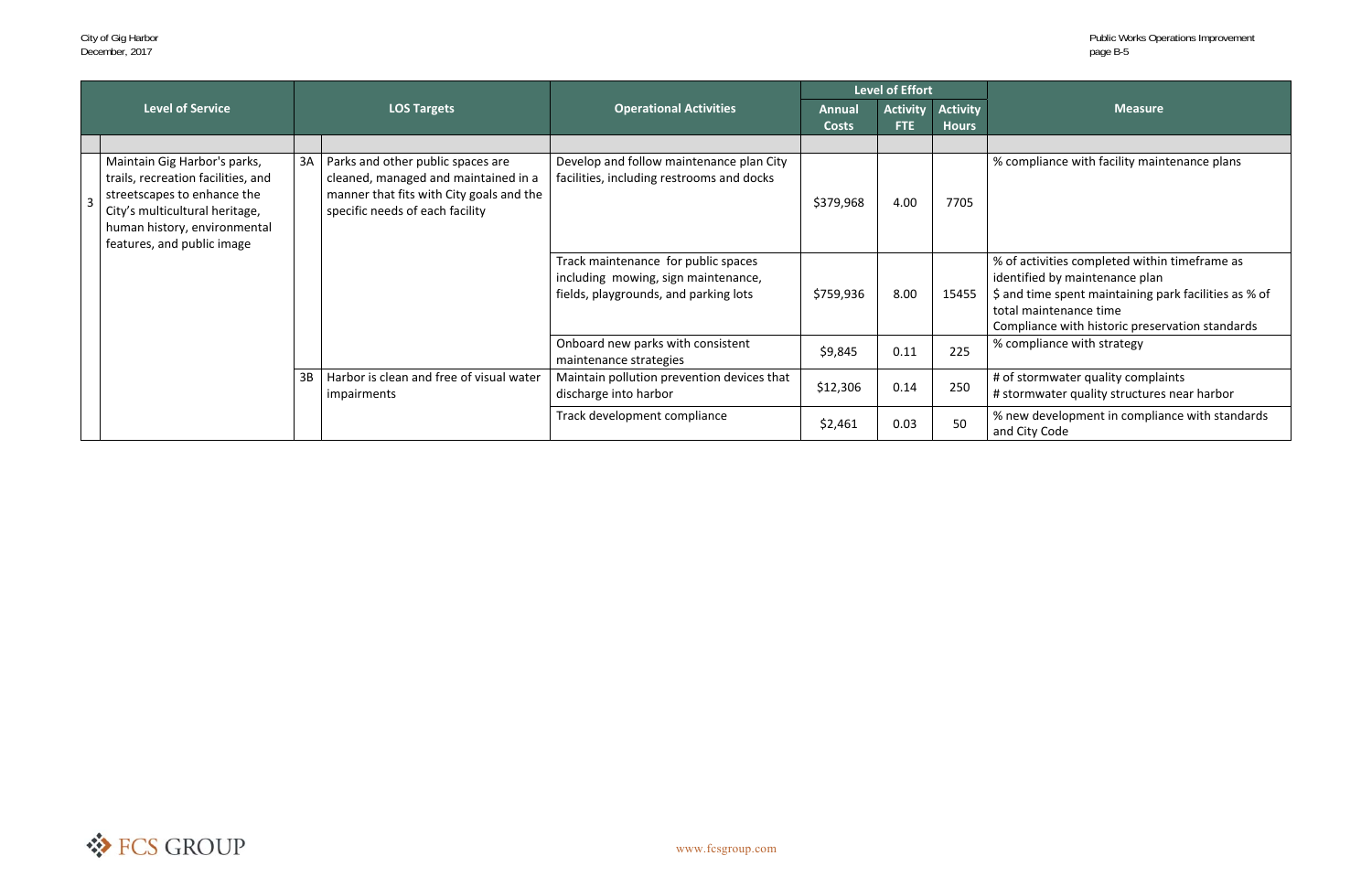of water quality violations reported to DOH of tank inspections completed within DOH quirements

compliance with water quality monitoring plan of water quality parameters outside of acceptable nge

of required backflow inspections completed annually

of notice of violations per year

fire flow requirements \$2,461 0.03 <sup>50</sup> # of issues reported by fire department regarding fire flow

of measured stormwater quality within rameters before enter the receiving environment compared to goal

of enforcement actions past 5 years

of notice of violations per year of notice of non-compliance

of time to update SOPs and Code of non-compliance with Code

and trend of taste, color, and odor complaints for holesale and City customers (tracked separately

|                                                                                                        |    |                                                                                                                                                                    |                                                                                                                      |                               | <b>Level of Effort</b>        |                                 |                                                                        |
|--------------------------------------------------------------------------------------------------------|----|--------------------------------------------------------------------------------------------------------------------------------------------------------------------|----------------------------------------------------------------------------------------------------------------------|-------------------------------|-------------------------------|---------------------------------|------------------------------------------------------------------------|
| <b>Level of Service</b>                                                                                |    | <b>LOS Targets</b>                                                                                                                                                 | <b>Operational Activities</b>                                                                                        | <b>Annual</b><br><b>Costs</b> | <b>Activity</b><br><b>FTE</b> | <b>Activity</b><br><b>Hours</b> | M                                                                      |
|                                                                                                        |    |                                                                                                                                                                    |                                                                                                                      |                               |                               |                                 |                                                                        |
| Comply with regulatory<br>requirements for stormwater,<br>transportation, parks, and water<br>services | 4A | Meet regulatory requirements for<br>Clean Water Act and NPDES as well as<br>other Federal, State, and local<br>regulations that pertain to water and<br>stormwater | Maintain water treatment levels to meet<br>DOH standards                                                             | \$94,992                      | 1.00                          | 1920                            | # of water quality violati<br>% of tank inspections co<br>requirements |
|                                                                                                        |    |                                                                                                                                                                    | Monitor water quality                                                                                                | \$94,992                      | 1.00                          | 1920                            | % compliance with wate<br># of water quality param<br>range            |
|                                                                                                        |    |                                                                                                                                                                    | Continue to implement backflow<br>prevention program                                                                 | \$20,478                      | 0.24                          | 416                             | % of required backflow i<br>annually<br># of backflow instances        |
|                                                                                                        |    |                                                                                                                                                                    | Document the NPDES Phase II permit and<br>tie all other rules necessary to deliver the<br>services within regulation | \$3,692                       | 0.04                          | 80                              | # of notice of violations                                              |
|                                                                                                        |    |                                                                                                                                                                    | Continue to maintain system pressure for<br>fire flow requirements                                                   | \$2,461                       | 0.03                          | 50                              | # of issues reported by f<br>flow                                      |
|                                                                                                        |    |                                                                                                                                                                    | Track and follow NPDES program<br>requirements                                                                       | \$2,560                       | 0.03                          | 52                              | % compliance with plan                                                 |
|                                                                                                        |    |                                                                                                                                                                    | Track and follow spraying application<br>requirements                                                                | \$1,969                       | 0.02                          | 45                              | % compliance with plan                                                 |
|                                                                                                        |    |                                                                                                                                                                    | Apply innovative and environmentally<br>sensitive development practices                                              | \$2,954                       | 0.03                          | 60                              | % of measured stormwa<br>parameters before ente<br>as compared to goal |
|                                                                                                        |    |                                                                                                                                                                    | Maintain a mitigation strategy for each<br>requirement                                                               | \$2,560                       | 0.03                          | 52                              | # of enforcement action                                                |
|                                                                                                        |    | 4B   Meet park safety and accessibility<br>requirements as defined by ADA and<br>other national standards                                                          | Plan, permit, design and construct<br>infrastructure to meet state and local<br>standards                            | \$2,707                       | 0.03                          | 55                              | # of notice of violations<br># of notice of non-comp                   |
|                                                                                                        | 4C | Follow City, State, and Federal<br>transportation standards and guidance                                                                                           | Identify gaps in SOPs and Code necessary<br>to meet LOS targets                                                      | \$2,461                       | 0.03                          | 50                              | % of time to update SOP<br>% of non-compliance wit                     |
|                                                                                                        | 4D | Meet Safe Drinking Water Act permit<br>requirements with continuous<br>monitoring and maintenance of<br>drinking water quality                                     | Maintain water supply for taste, color, and<br>odor                                                                  | \$189,984                     | 2.00                          | 3905                            | # and trend of taste, col<br>wholesale and City custo                  |